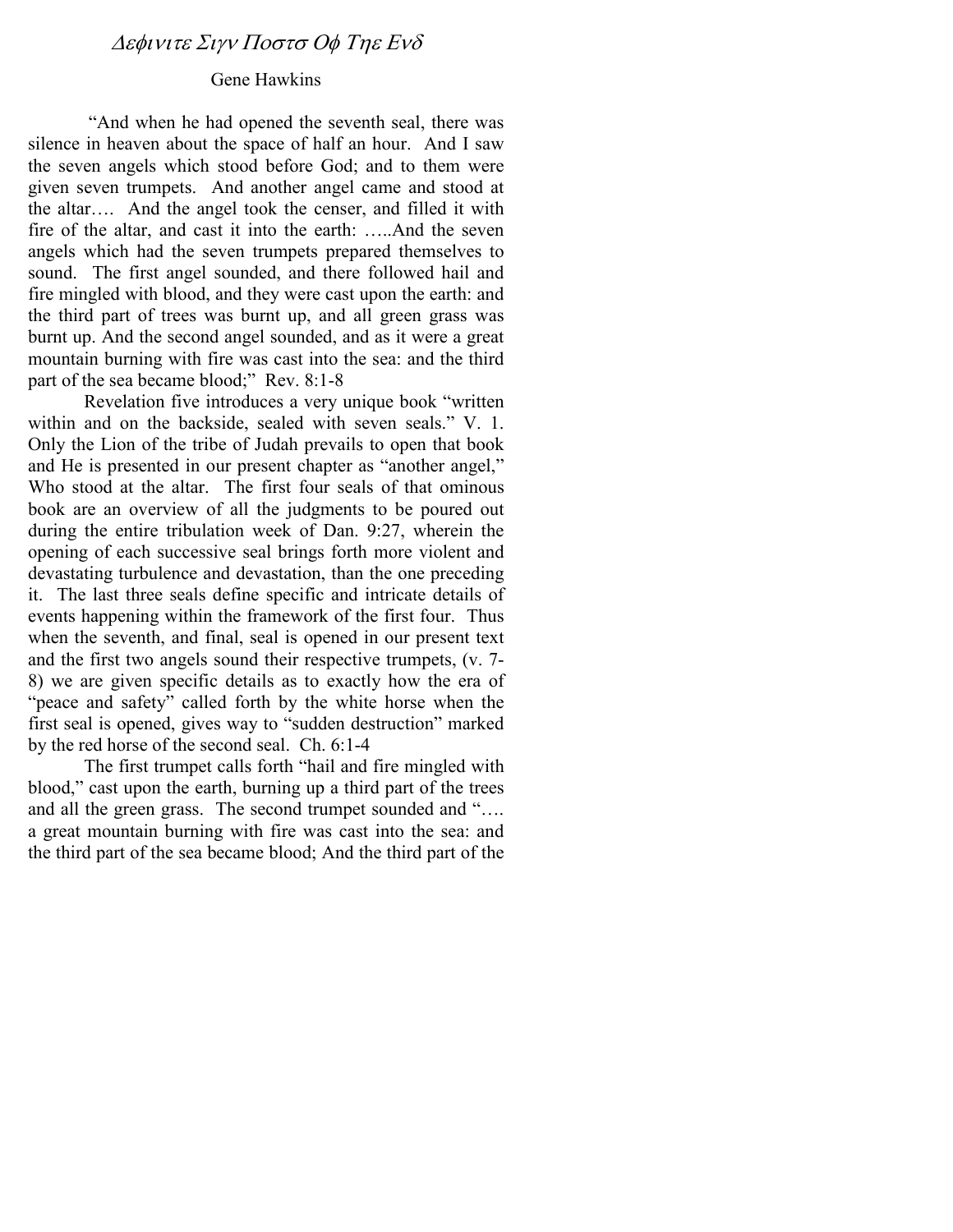creatures which were in the sea, and had life, died; and the third part of the ships were destroyed." V. 8,9. These things are a direct result of the "Angel" casting the fire of the altar into the earth, meaning that all these judgments are poured out using Calvary as a basis. The subsequent chaos, described in these verses portrays the effects of nuclear war. All of these things will undoubtedly be literal, but the symbolism here must not be overlooked. The "earth" is often used in scripture to designate Israel, while the sea defines Gentile Nations. It is the earth that receives the first blow, and thus Israel will surely be the first major target of destruction during this period of time. The "great mountain burning with fire" seems a clear indication of some "rogue" nation that dares to defy the seven headed coalition which will rule the world at that time, and will trigger the chaos described in these verses as the "third part of the sea became blood." A multitude of nations is now plunged into war bringing about devastating bloodshed. It is important to understand that the events unfolded here will not take place until after the bridal company, pictured by the four living ones and twenty four elders, is already in heaven. (Rev. 4) However those, who will discern the times and seasons defined by scripture, will recognize that the happenings of our day are indeed a prelude to the opening of these seals. We are fearful that many in the Church will be "duped" by the arrival of the "peace and safety" period because the stated goal, expressed by the bulk of the Church, is converting the world after the pattern of Matt. 28:19. "Go ye therefore, and teach all nations, baptizing them in the name of the Father, and of the Son, and of the Holy Ghost:." This great commission, however, is given to Israel as a nation, rather than The Church, and will not be fulfilled until after the tribulation period ends and the Millennium has begun, wherein Satan will be bound a thousand years. The tragedy is that the majority of the Church, having missed the signs because they were asleep, will still be on earth when the first seal of "peace and safety" is opened, thinking that their prayers for "winning the world" have surely been answered. We are given no indication as to how long the tranquility of the first seal will last, but according to Revelation seven, the bulk of the Church, the innumerable company, will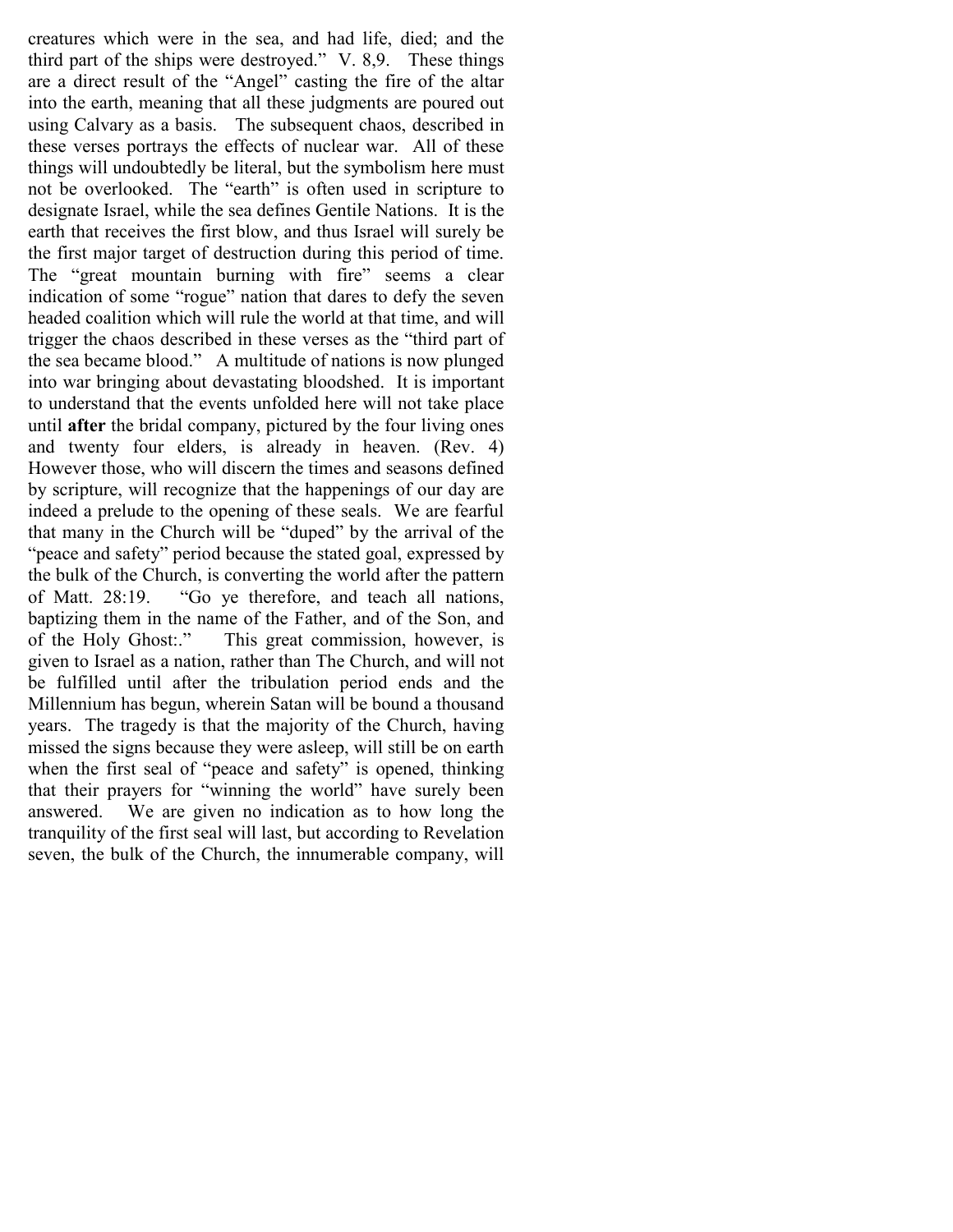experience the "sudden destruction" to follow, for "they come out of great tribulation." V. 9,14. As noted above, the destruction called forth by these first two angels is a clear portrait of nuclear warfare, and even at this present hour, there are a number of nations clamoring for these weapons of mass destruction. Britain, China, France, India, Pakistan, Russia, The United States, and North Korea, have all been acknowledged as already having them. There are also a number of countries such as Iran, and even some "kingdoms" that are not even called nations, such at al-Qaida and The Taliban, who desperately want these destructive weapons. These terrorist factions have made themselves known even very recently by attacks in Pakistan and the consensus among many is that their primary objective is to gain control of the nuclear arsenal already owned by this small country.

 Because of the nuclear threat, North Korea is a major thorn in the side of many nations having launched five shortrange missiles in mid-October. Earlier in the year that country tested a long-range missile and a nuclear explosive. While speaking in Beijing recently, United States Assistant Secretary of State, Kurt Campbell praised China's role in dealing with the North Korea nuclear situation. According to Campbell, the United States and China have been seeing eye-to-eye in negotiations. "I have rarely seen better coordination between China and the United States, in particular," Campbell told reporters. "We work very closely before, during and after senior visits. So, when [Chinese envoy] Wu Dawei or Premier Wen goes to North Korea, our coordination is tight and close." North Korea has expressed an interest in diplomatic relations with the United States, however President Obama has made no secret of the fact that he wants North Korea as well as ALL nations to abandon nuclear weapons.

Prophecies such as those found here in Revelation 8, tell us that neither these ungodly weapons nor the wicked men behind them will cease to exist before Jesus comes, and despite continued negotiations, the clamor for one nation to gain superiority over another using such armaments will continue. There are a host of "lesser powers," that could serve as the catalyst to trigger the events announced here, but right now a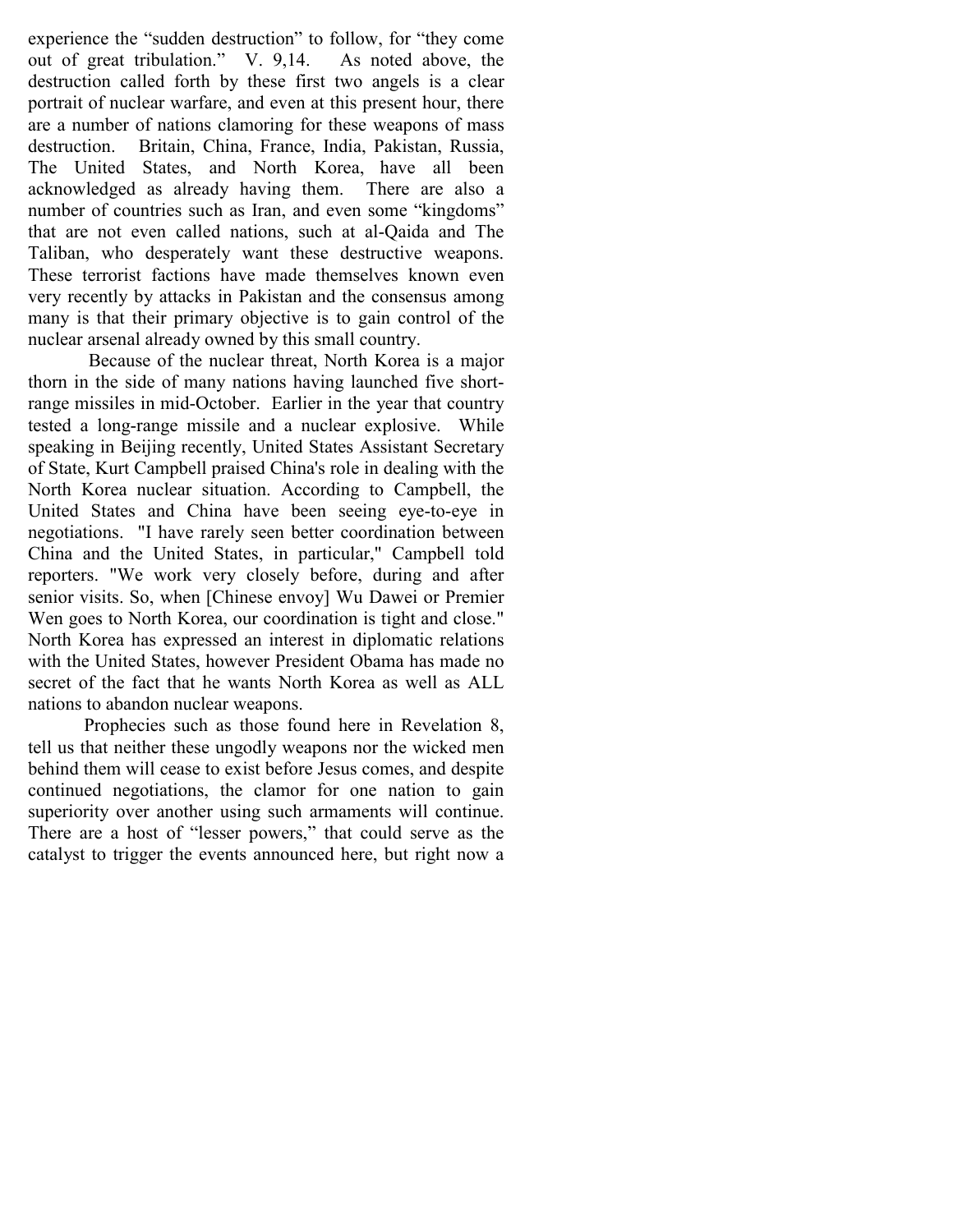nation such as Iran seems to be the leading candidate to fulfill the above prophecy because of their open hatred for Israel. They are led by President Mahmoud Ahmadinajad, a man who has repeatedly discounted the holocaust as a mere myth, even having the audacity to make such a proclamation before the United Nations just a few weeks ago. It is this kind of recklessness that will undoubtedly, catch even world leaders by surprise and, bring the era of peace and safety to a screeching halt thus producing the nuclear destruction heretofore described. Though Iran has agreed in talks with the United States and other major powers to open its newly revealed uranium enrichment plant near Qum to international inspection and to send most of its openly declared enriched uranium to Russia to be turned into fuel for a small reactor that produces medical isotopes, "the Obama administration was at pains to strike a cautious tone, given Iran's history of duplicity, its crackdown on its own people after the tainted June presidential elections and President Obama's concern about being perceived as naïve or susceptible to a policy of Iranian delays." This article continues: "We're not interested in talking for the sake of talking," Mr. Obama said in remarks to reporters in the White House Diplomatic Reception Room. "If Iran does not take concrete steps, we are not prepared to talk indefinitely." Likewise "France and Britain have spoken of December as an informal deadline for Iran to negotiate seriously about stopping enrichment and cooperate fully with the International Atomic Energy Agency. American officials say that timeline is "about right," but Iran continues to insist that it has the right to enrich uranium for what it calls a purely civilian program." The afore mentioned talks were between Iran and the five permanent members of the United Nations Security Council — the United States, Russia, China, Britain and France — as well as Germany, and led by the European Union's foreign policy chief, Javier Solana.

Thus it goes, as one nation realizes full well that they cannot and will not trust the other. This climate defines the prophesied perilous times of the end. "This know also, that in the last days perilous times shall come. For men shall be lovers of their own selves, covetous, boasters, proud,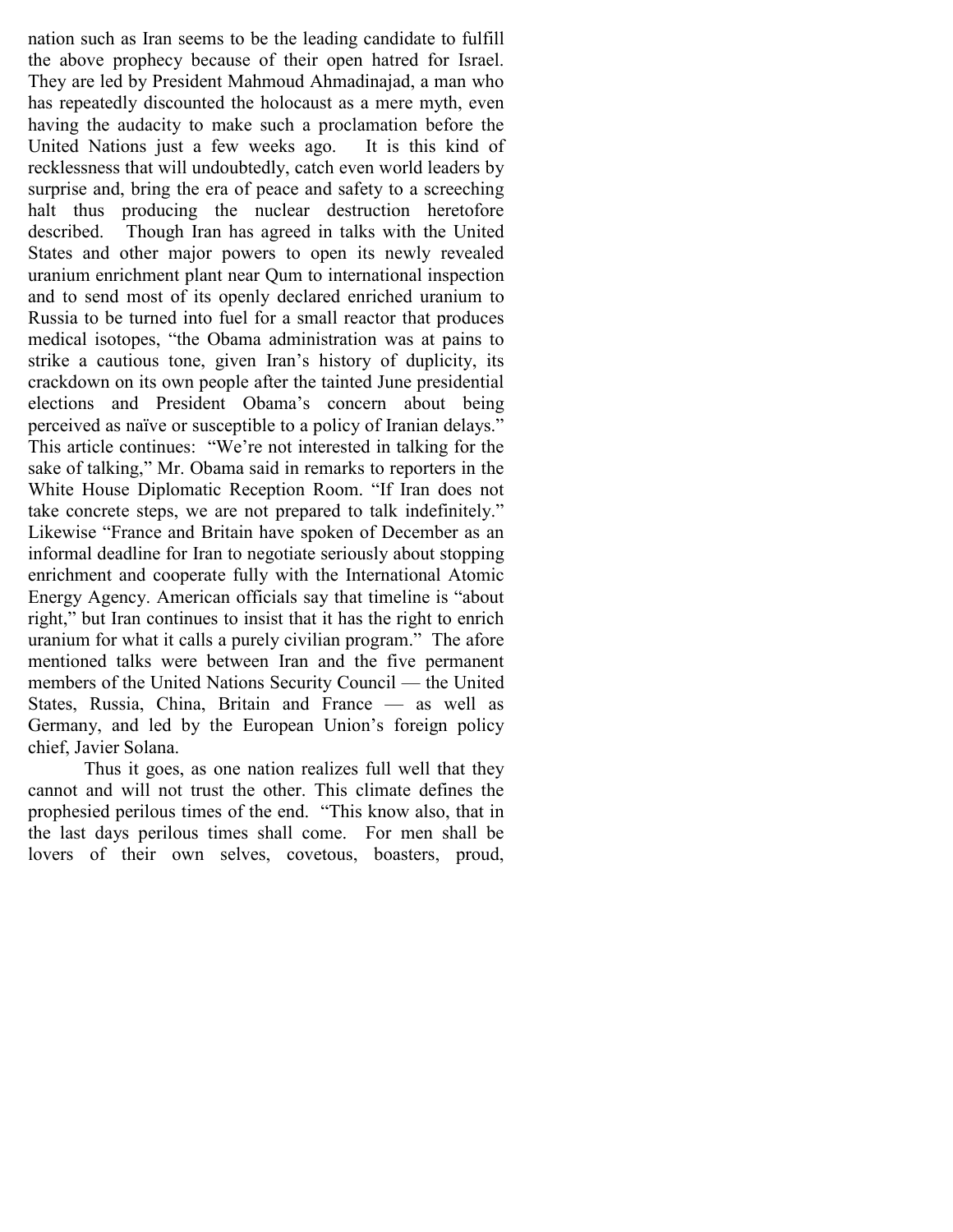blasphemers, ……trucebreakers, false accusers, incontinent, fierce, despisers of those that are good,...." II Tim. 3:1-3. What a description of national powers today, and none are excluded! A great many current leaders can be defined as "lovers of their own selves, (personal agendas) covetous, (seeking power belonging only to Jesus) boasters, (in their own accomplishments and abilities) proud, (independent of God and His purposes) blasphemers," and indeed "trucebreakers." Treaties and agreements today, are often made with the express knowledge that they are in no wise going to stand. Paul also describes them as being "incontinent" or out of control and though so-called superpowers such as The U.S., China, and Russia are working diligently to try and influence their respective "charges" of Israel, North Korea, and Iran, none of them can guarantee absolute control.

Distrust is certainly expressed by Israel in regard to both Iran and The U.S. as reported recently by The Jerusalem Post. "Political scientist Avraham Diskin at Hebrew University in Jerusalem says Israeli politicians cannot afford to rule out military action. "If Israel or the United States pick that alternative, Israel will pay costly for it. Israel is at the front line and because of that, maybe there is no alternative but to pay the cost and solve that in a military way,"

The Post further reports, "At the same time, analysts say Israeli leaders are skeptical about taking action unilaterally and are waiting to see if international pressure sways the Iranians to freeze their nuclear activities. Mr. Obama's proposal during his campaign to engage Iran in negotiations without preconditions was not welcomed here, and many Israelis generally view the Obama White House as being softer on Iran. Diskin says there is the perception among Israeli leaders that the support Israel is getting from Washington now is not what it was under the previous administration."

Secretary of State, Hillary Clinton has also indicated that the object with Iran now is simply containment rather than guaranteeing that that their nuclear programs would be completely stopped, and her recent trip to Russia has apparently reinforced that assessment. During talks with Foreign Minister Sergei Lavrov and President Dmitry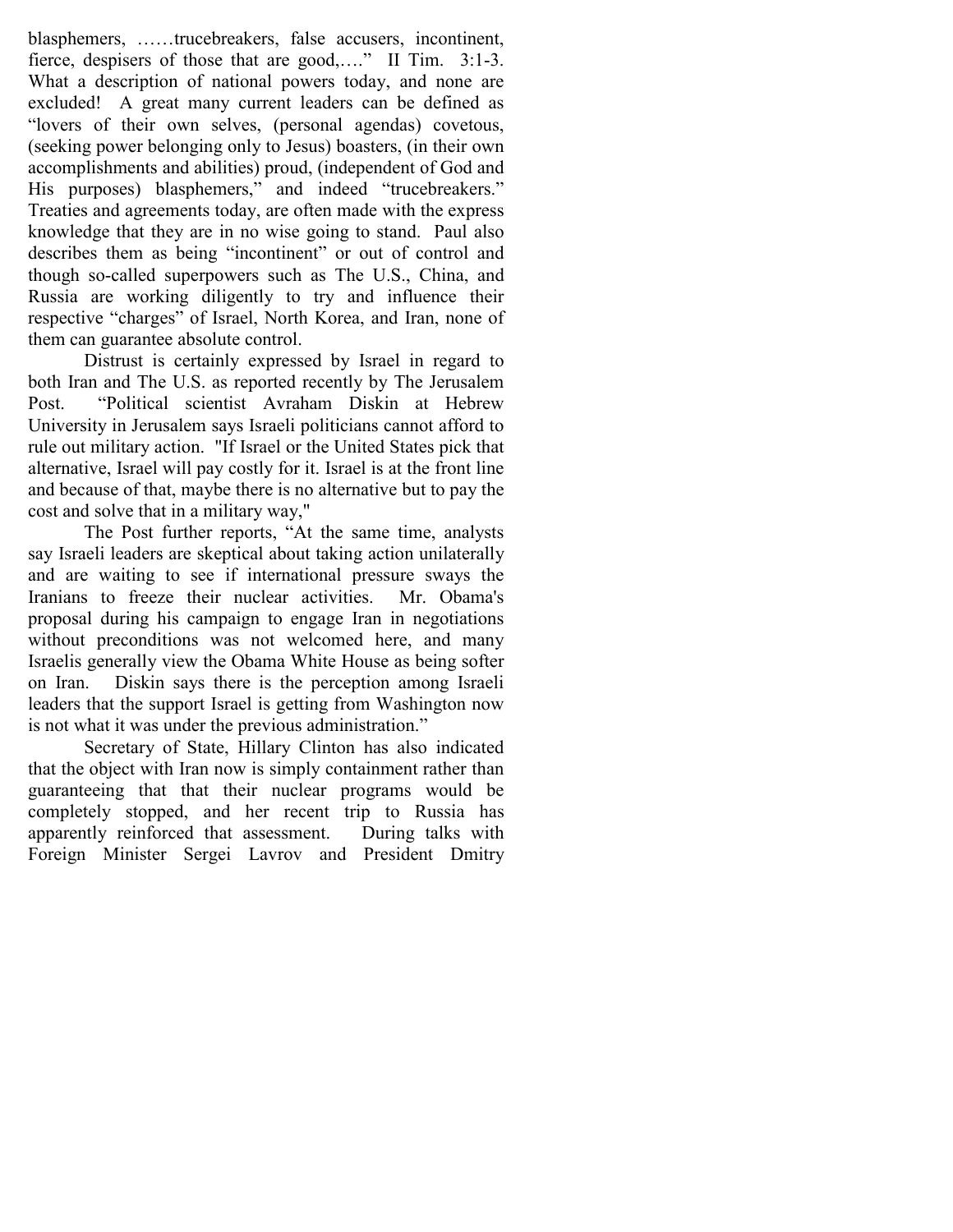Medvedev, Mrs. Clinton failed to win specific pledges from Moscow on tougher sanctions against Iran if Tehran does not allay concerns that it wants to build a nuclear bomb.

With all this in mind, it seems that Israel, "the earth" referenced in our opening text, will surely be forsaken and left wide open to attack very early in the tribulation period.

At this point, we simply do not know if it will be Iran or some other nation that will be instrumental in initiating this nuclear holocaust, but we most assuredly can see, even in this present hour, that such a possibility could be initialized very quickly. Just because Iran has agreed to send the volatile uranium to Russia or some other country, does not mean that she will not hold "more in reserves" than what has been promised, and even though the nations are aware of this possibility, it seems that all are powerless, or at least reluctant, at this point to do anything about it. In addition, some observers have placed the timeline for Iran to complete a nuclear warhead as "sooner rather than later."

Such language must certainly strike fear in the hearts of those whose hope is not centered around the coming of The Lord, but to those who are looking for Jesus, these "signs" are but pieces of a puzzle beginning to fall into place revealing the full development of end time prophecy. The object for us is not to put our eyes on all the horrific devastation that will without fail come to pass, but to look for Him Who shall appear "…the second time without sin unto salvation." Heb. 9:28 We should be excited, because it means that by the time the scenario described in our opening text occurs, we will already have entered the throne room and witnessed the coronation of Jesus, as King of kings and Lord of lords! Let us look up and rejoice knowing "…he that shall come will come, and will not tarry." Heb. 10:37

> I believe in the sun, even when it is not shining, I believe in love, even when I don't have it, I believe in God, even when He is silent.

> > ~~~~~~~~~~~~~~~

~~~~~~~~~~~~~~~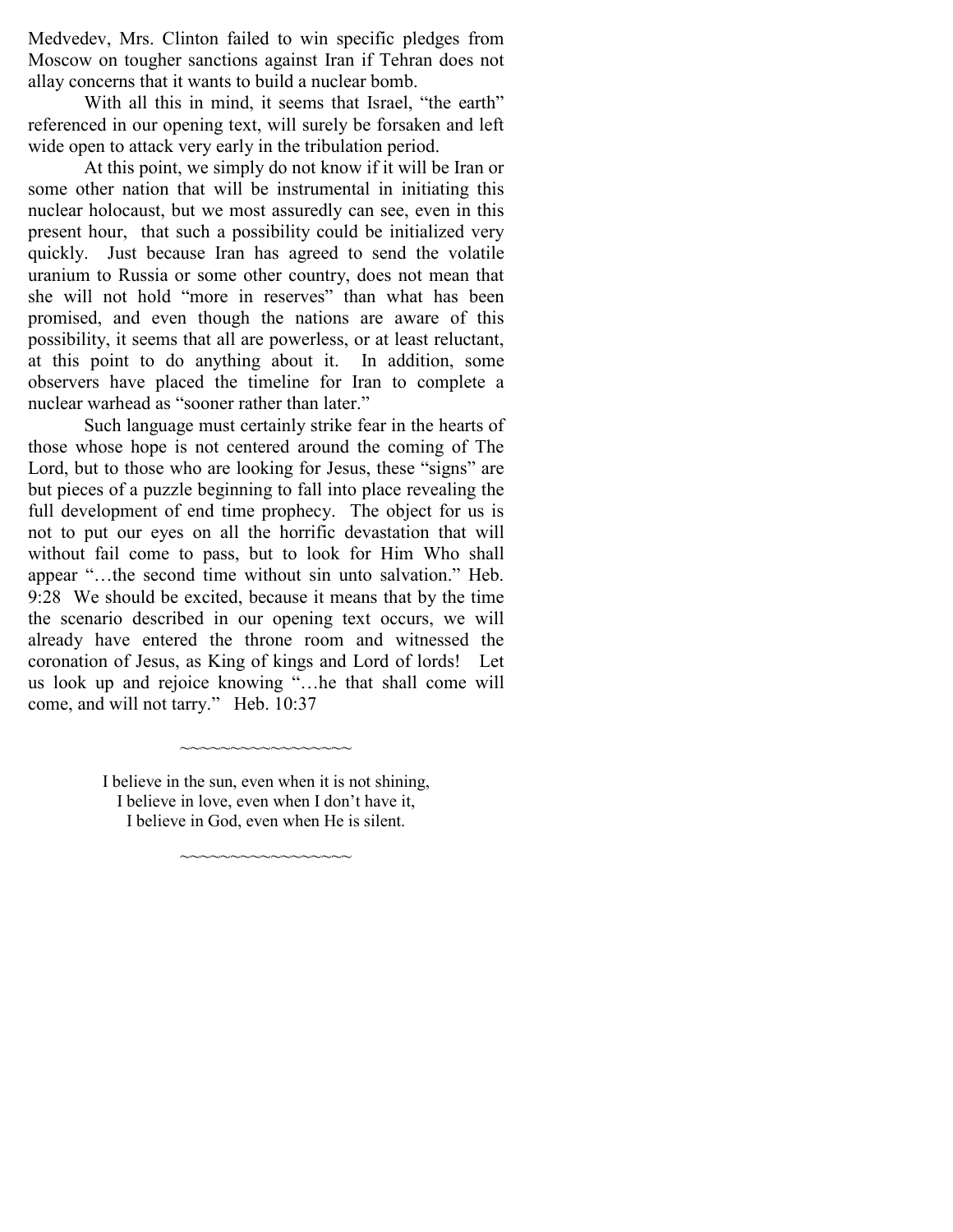## THE OPEN DOOR

#### C.B.NEIDHOLT

#### "After these things I saw, and behold a door opened in heaven." (Revelation 4:1, R.V.)

 My heart is overwhelmed with the vision of that wonderful place which our Lord Jesus Christ will soon have in heaven. Let us gaze into the glory and see Him in the age to come. During this present age, Jesus is waiting at the right hand of the Father. This is outlined in the previous chapters of this book. John said, "After these things….." In Spirit, he looked past this Church Age and into the next one. He saw a door having been opened in heaven. Oh, is it not glorious that the apostle not only was privileged to have the vision, but he passed it on for you and me! Hallelujah! He did not look on present things, for they are temporal, but he looked upon eternal things. With John we are gazing upon greater things; we are expecting a greater place, high and heavenly. As we read these marvelous words and wait for that open door in heaven, our hearts swell within us at the wonder of them. It especially makes my heart bubble over with joy to know that God counted me worthy in His Son to have such a place with Him. I do not have to stay here in the next age, for that door is opened for you and me. Jesus is interceding with the Father for us that we may be prepared and ready to enter that open door.

 Jesus said, "They are not of the world, even as I am not of the world" - John 17:16. Heaven is our home, so if any of you expect to remain on earth during the millennium, you need to know that a door is opened in heaven for you. Get ready to enter therein. Yield to God and study His Word, and He will qualify you to reign with Christ. Then you will miss the dark tribulation days.

 "And the voice that I heard, a voice of a trumpet speaking with me, one saying, Come up hither, and I will show thee things which must come to pass hereafter" - Revelation 4:1 R.V. I like the word "must." It has to be! Everything else must give way that it may be accomplished. There is no power great enough in the realms of darkness, by Satan and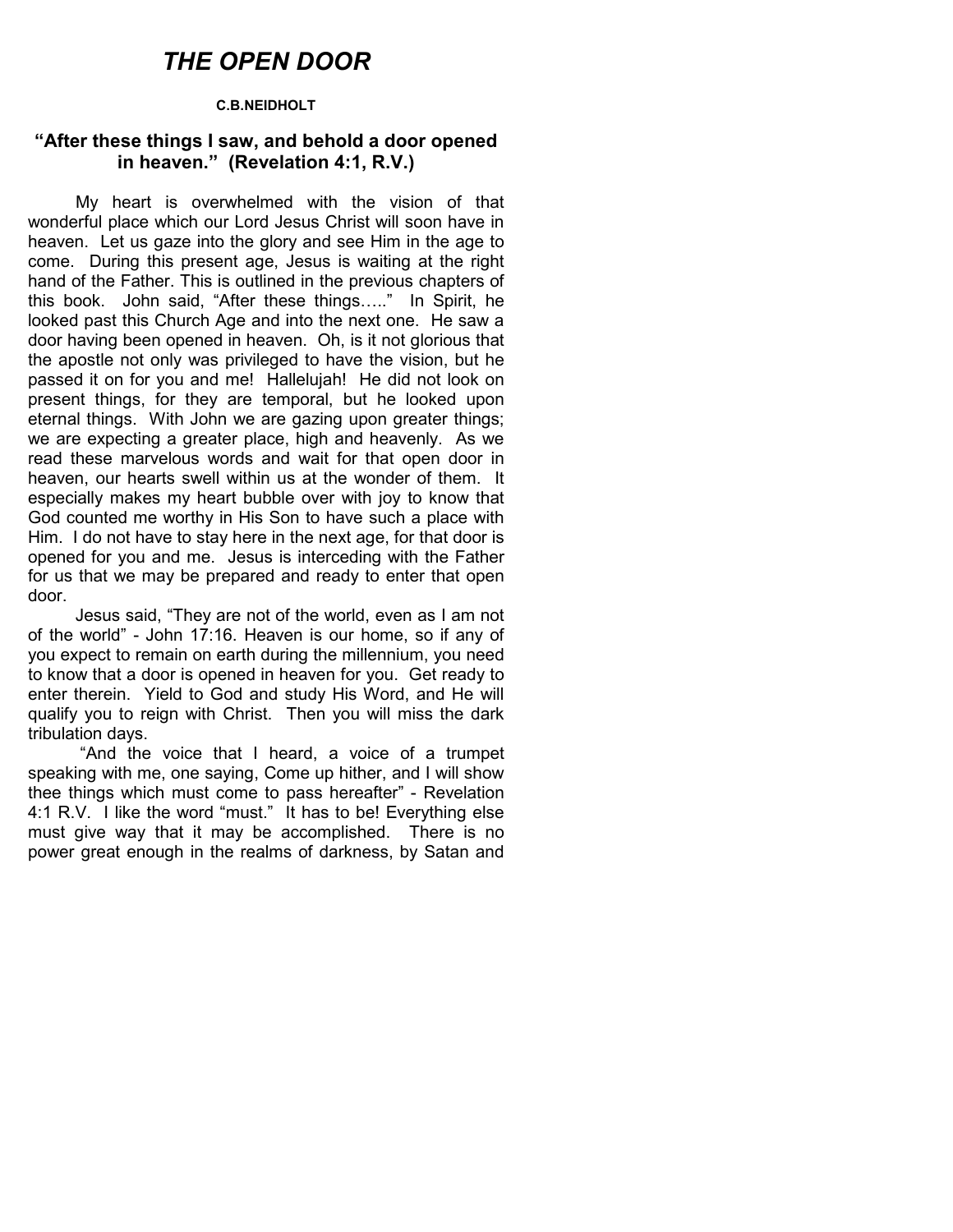his hosts, to hinder it. The Lord has spoken and He will do it. He will not open that door in vain. Nothing shall prevent those who have the heavenly vision from passing through the door. We may have thought, "Oh, how wonderful and glorious it would be to be there, but I can never make the grade; it is too great!" But now we can say, "Glory be to God, for the vision of this wonderful Gospel!" Through Paul's Gospel everyone may be presented perfect in Christ Jesus; yes, perfect, completely whole. Each one may be completely qualified by God Himself through the power of His Word that works in us mightily, to enter that open door. The Lord will have plenty of company in heaven, for He died to bring "many sons unto glory" - Hebrews 2:10.

 Through the eye of faith, we can look forward and anticipate the time of our entering in. John beheld the open door and heard a voice. I dare say that when we receive the vision, as many of you have, we will hear from heaven also. We know it to be so, because the Word says so, and the Scriptures cannot be broken. God will see to it that all who really have this hope will land there. That trumpet talks to me. Is it talking to you today? It is no wonder we talked about the coming of the Lord. No doubt the door is opened just a bit, as it were, and a heavenly breeze is blowing through it. That breeze will grow stronger and stronger and finally sweep some people out of this world up into glory.

 Those who do not see these things, may misunderstand us and think that we are glorying in ourselves, but that would disqualify us for the rapture. We can only glory in God; He alone is qualifying us, doing the work in us. Paul said, "Not having mine own righteousness, which is of the law, but that which is of God by faith." He must work in us all the good pleasure of His will and prepare us to go when the trumpet shall sound. "Immediately I was in spirit," John said. There was no tarrying. As immediately as he was in spirit, so quickly will we be there. We shall be changed, transformed, in the twinkling of an eye.

 "And behold, there was a throne set in heaven, and One sitting upon the throne; and He that sat was to look upon like a jasper stone and a sardius; and there was a rainbow round about the throne, like an emerald to look upon" - Revelation 4:2-3, R.V. Only those who have the Holy Spirit, have dove's eyes, realize what a wonderful vision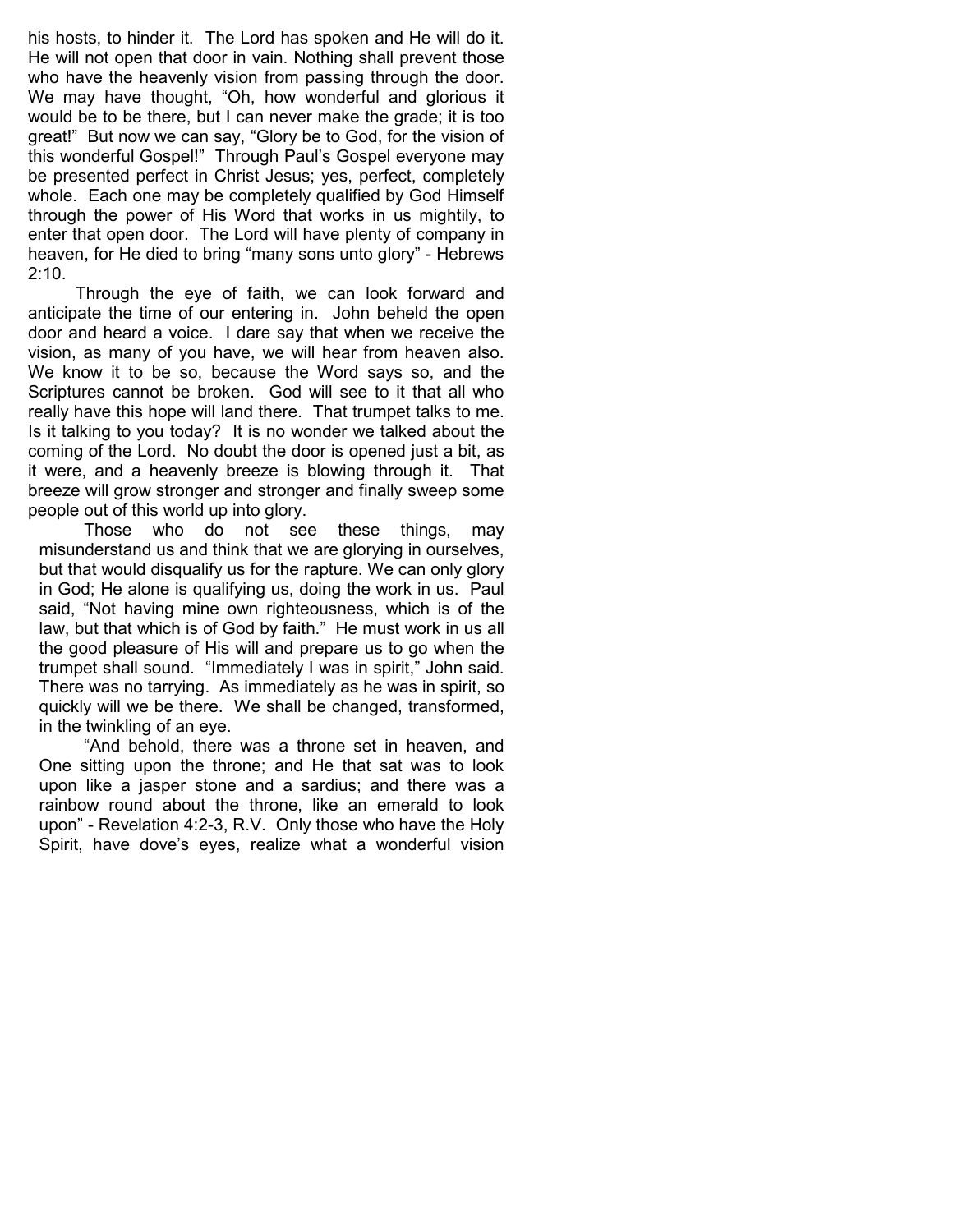John enjoyed. He not only saw the open door, but he saw the King on the throne. He also saw the rainbow, the covenant promise in our behalf, that God will do what He says. The Son of God came down from glory, picked man up and took him to glory.

 "And the Lord said unto Abram, after that Lot was separated from him, Lift up now thine eyes, and look from the place where thou art northward, and southward, and eastward, and westward: for all the land which thou seest, to thee will I give it, and to thy seed forever" - Genesis 13:14- 15. Although Lot is called a righteous man, he was not wholehearted as was Abraham, and he had to be separated from his uncle, before the Lord could show Abraham his inheritance; Lot would not have understood it. There are some "Lot" believers today, but thank God, there are some Abraham Christians also! It is after the worldly believer is separated from us that God speaks and reveals the deeper truths of our blood-bought riches in Christ. They would say, "It is your imagination; it is fanaticism." Only they who lift up their eyes heavenward behold the wonders of Diving Grace.

 Why should he look northward first? Because the throne of God is in the North - Isaiah 14:13-14. And from the throne, we behold the length and the breadth of our inheritance in Christ. He shall reign for one thousand years and we shall reign with Him. God will not disappoint us. He will meet our expectations when they are founded upon His Word. The Lord bids us also to look around and explore the glory land. "Seek those things that are above, where Christ sitteth on the right hand of God. Set your mind on the things that are above" - Colossians 3:1-2. All things are ours to enjoy. Everything is at our disposal for our present happiness and usefulness, and to qualify us for the glory place. Everything abounds to the one who dares to believe God and walk with Him. Let nothing stand in your way of beholding the glory and expectations thereof. The prophesied terrible times are coming on the world so that people will know that earthly things are uncertain and will not last. We need to learn to depend on the Lord and put our confidence in His Word. "And we know that all things work together for good to them that love God, to them that are the called according to His purpose" - Romans 8:28. His highest purpose for us is that we be qualified to be a part of the Bride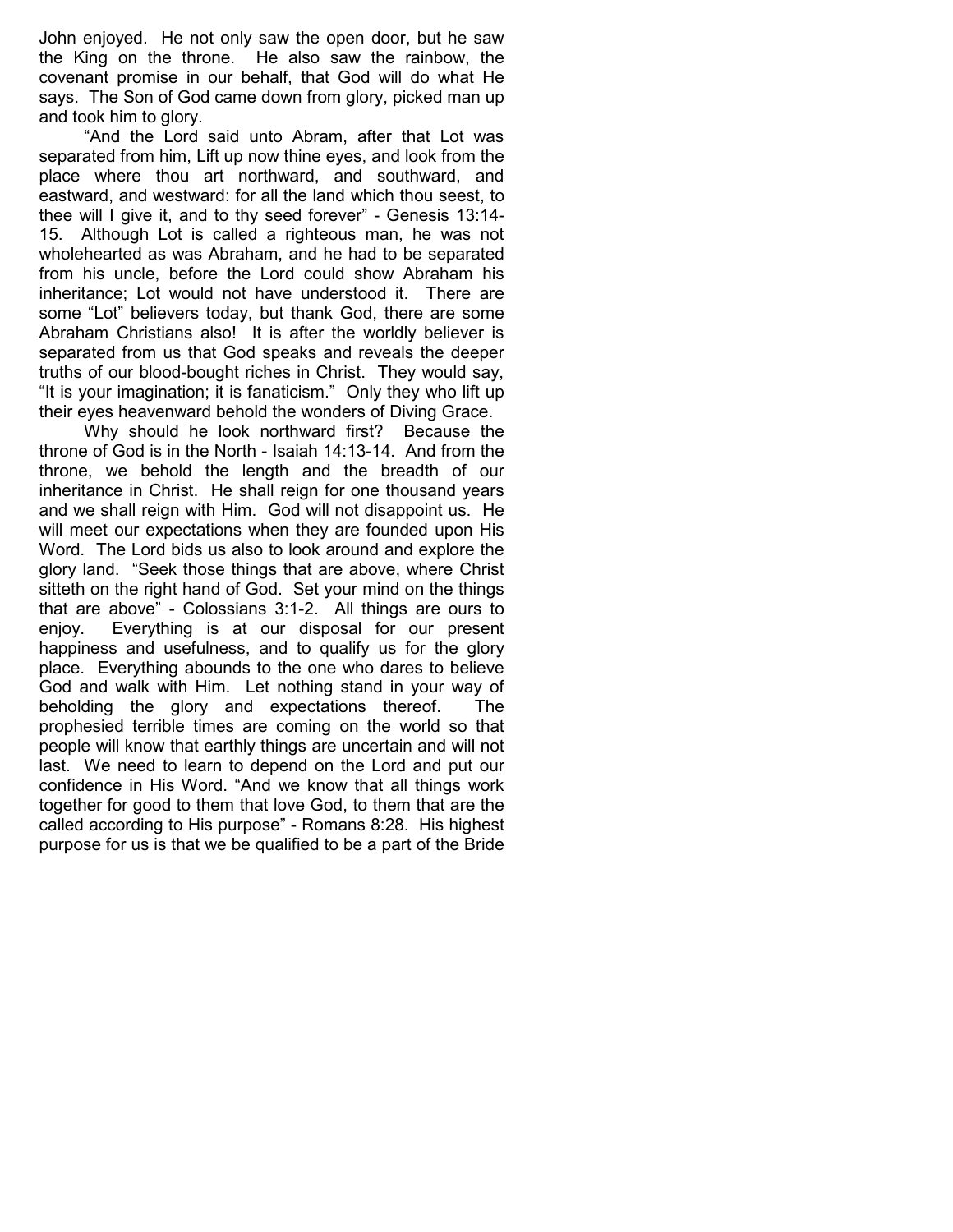of Christ. Let this vision grow brighter and this hope be renewed every day.

Beloved, the throne of God is there, the door is open, and some must reign with Christ. If Satan could, he would hinder us from being ready, but he cannot do it. Some people must reign with Christ, God says it; He planned it. Before time, God said, "Let there be a Bride by the side of My Son." Even the first Adam did not reign alone. Eve was given to have dominion with him. Therefore, to those who may be the least bit discouraged, I say, "Stand fast!" Stand with those who are standing true in the Name of the Lord. Let us permit God's purpose to be accomplished in our lives, our hearts knit together in the love of God. Thus we will be drawn on by His power. He will keep us faithful until the day of Jesus Christ. Oh, wonderful Jesus! We will soon hear His voice as a trumpet, saying, "Come up hither" and immediately we will go. Praise the Lord!

(Reprint from June 1931)

~~~~~~~~~~~~~~~~~~~~~~

## THE GRACE OF GOD

The Lord is good. I know His grace; It's all around the human race. To those who call upon His name, His promise stands and will remain.

To every heart who knows no peace His grace gives new life, release. His peace abounds with song and mirth, Through Jesus Christ who came to earth.

His Father's will was His desire; To lift human hearts, release His power. We soon shall rise above earth's sod To dwell in the love and grace of God. -- W.R. Jones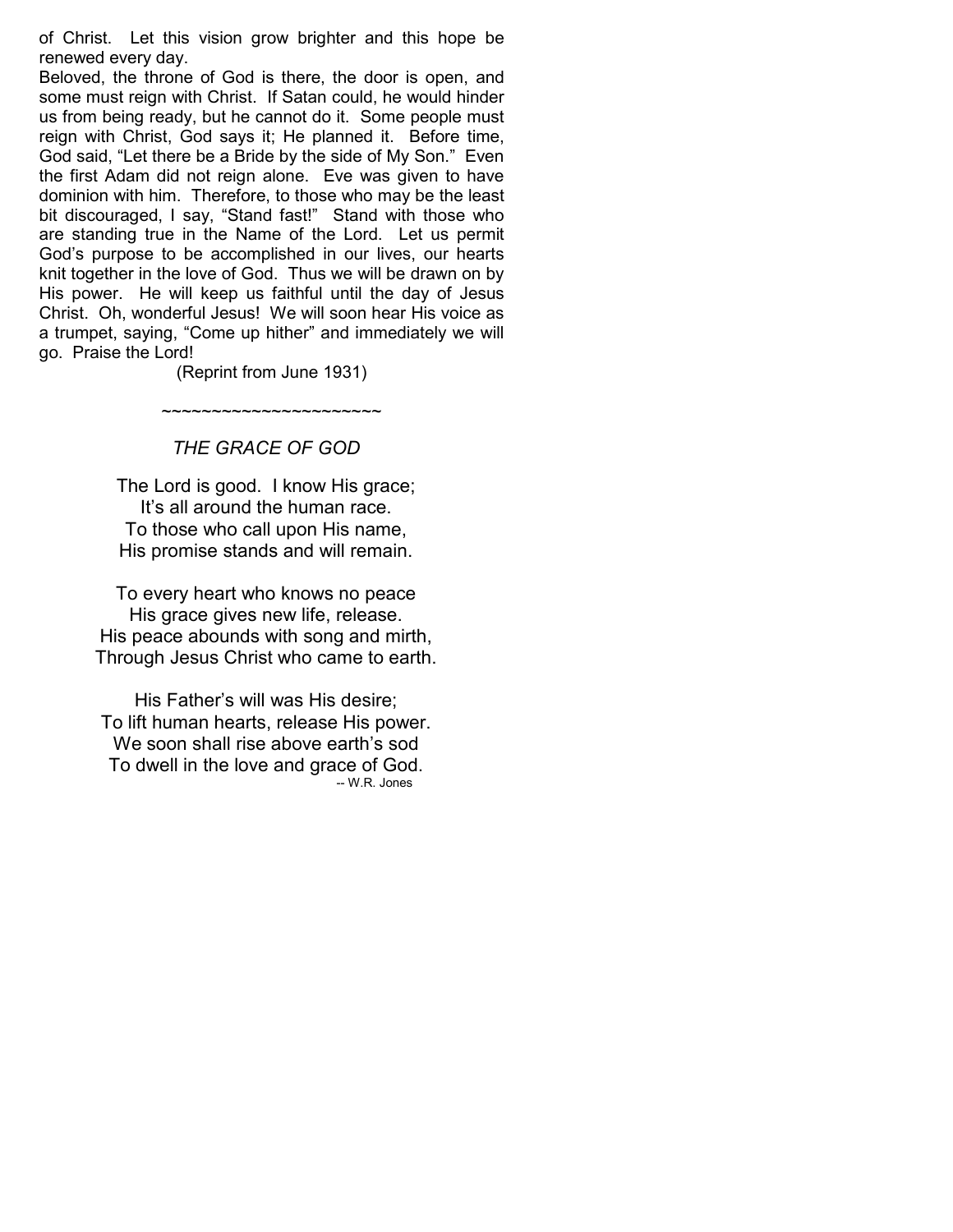#### TEMPERED TOGETHER

"For our comely parts have no need: but God hath tempered the body together, having given more abundant honor to that part which lacked: that there should be no schism in the body, but that the members should have the same care one for another." I Corinthians 12:24-25

This precious verse, nestled in the twelfth chapter of Paul's first letter to the Corinthian saints, expounds on the necessity of all the members of the body of Christ working together in unity. It speaks loudly of the fact that each part of the body is necessary to perfect the whole.

The words 'tempered together' in verse 24 are worth examining at a deeper level. First: It is God who does the tempering. We are created to the praise of His glory, and the end of tempering us together, is Glory. The process of tempering involves both heat and pressure, as in tempered glass. Such glass is stronger than other types and is thus able to withstand more. (Refining is another precious process noted in scripture, but it only involves heat, not pressure.) The pressure is that which compacts. Ephesians 4:16 declares: "From whom the whole body fitly joined together and compacted by that which every joint supplieth, according to the effectual working in the measure of every part, maketh increase of the body unto the edifying of itself in love."

The word, 'tempered' or 'temper' (as a verb) occurs only four times in scripture and each has a slightly different shade of meaning. However, the overall theme of tempering something is in relation to getting rid of the excesses, whether in gain or lack, making the entire substance smooth and even.

The first occurrence of tempering is found in Exodus 29:2: "And unleavened bread, and cakes unleavened tempered with oil, and wafers unleavened anointed with oil: of wheaten flour shalt thou make them." These items, plus one young bullock and two rams without blemish, were used to hallow the clothing and the mitre that the priests wore when they ministered unto the Lord in the tabernacle (Exodus 29:1). The bread and cakes were to be unleavened, because nothing impure was allowed in them. They have a wonderful spiritual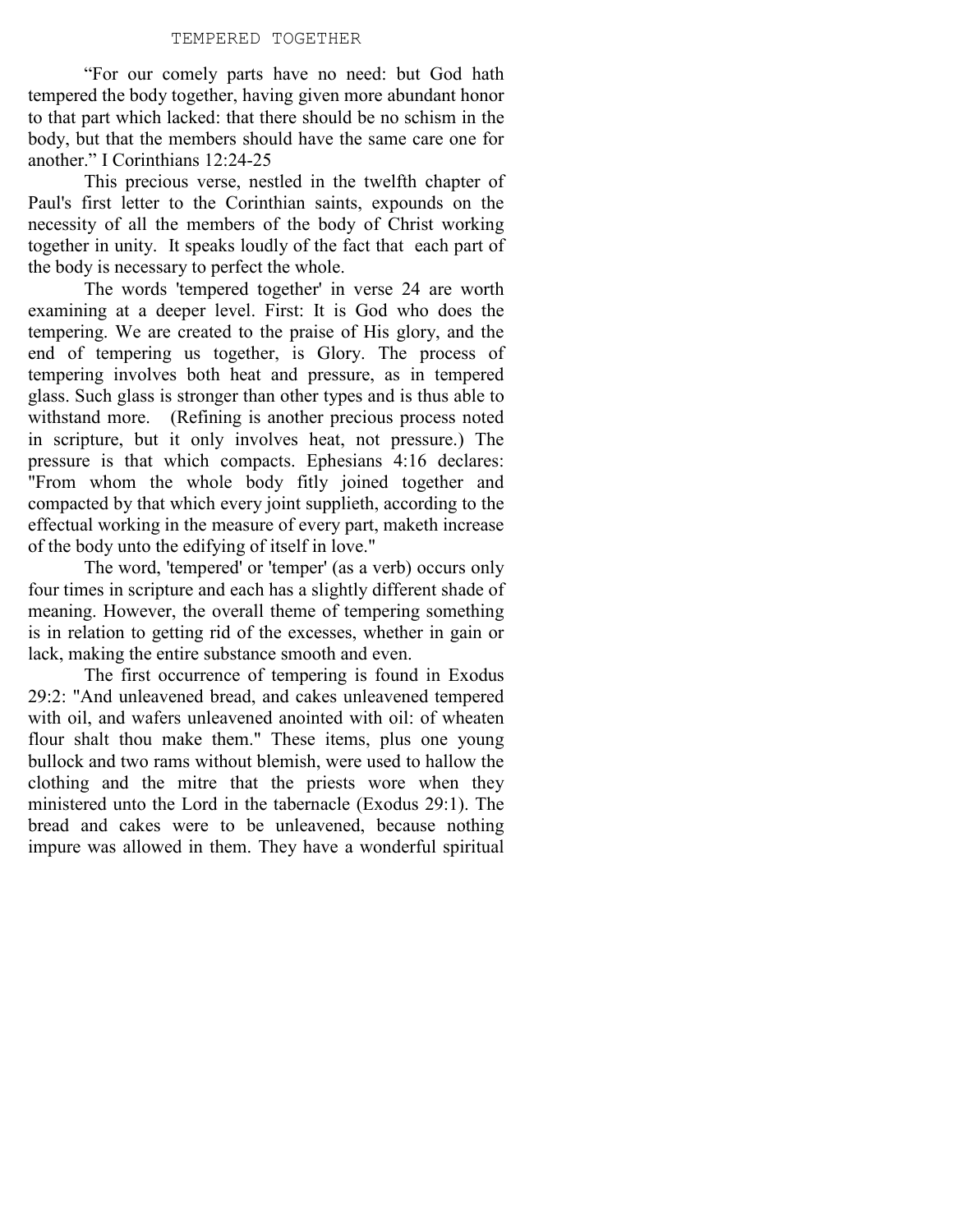application, being defined in Strong's as, that which is punctured or bored through. Anything that is punctured is lacking, incomplete. How precious that these cakes are also unleavened and that it is the oil (type of the Holy Spirit) that tempers them. In this instance 'tempered' means to overflow, to mix; specifically fodder, as for cattle. The cakes that were punctured were filled with the oil that overflowed, and served as food for the stall-fed calf.

The next occurrence of 'tempered' is found in Exodus 30:35: "Thou shalt make it a perfume, a confection after the art of the apothecary, tempered together, pure and holy." In this verse, 'tempered' means to rub to pieces, pulverize; to disappear as dust; to salt whether internally (as seasoned with salt) or externally (to rub with salt). Webster defines tempering as: to soften or moderate it; to tune an instrument, to trim sails. It also means to mix so that one part qualifies the other; to bring to a moderate state; to mix, unite, or compound two or more things so as to reduce the excess of the qualities of either, and bring the whole to the desired consistency or state. This tempering together, creates a lovely perfume which was to be placed before the ark of the testimony in the tabernacle of the congregation, where it was noted that God would meet with His people. The only way the substance could be mixed together was to have it beaten into very fine pieces. Large chunks would not suffice. How often do we fret when the trials of life seem to crush us, and how small do we sometimes feel, under the pressing of God as he works to rid us of ourselves? But there is such beauty in the tempering - for it is the work of our faithful God, bringing the whole to the desired state.

The next occurrence of tempering is found in Ezekiel 46:14: "And thou shalt prepare a meat offering for it every morning, the sixth part of an ephah, and the third part of an hin of oil, to temper with the fine flour; a meat offering continually by a perpetual ordinance unto the Lord." Here, to temper means: to moisten, as with drops; to pulverize, to reduce to a fine powder by breaking, pounding, rasping, or grinding. This reference is associated with the solemn feasts when the people came to the tabernacle with their offering for The Lord. The fine flour was tempered together with a measure of grain and a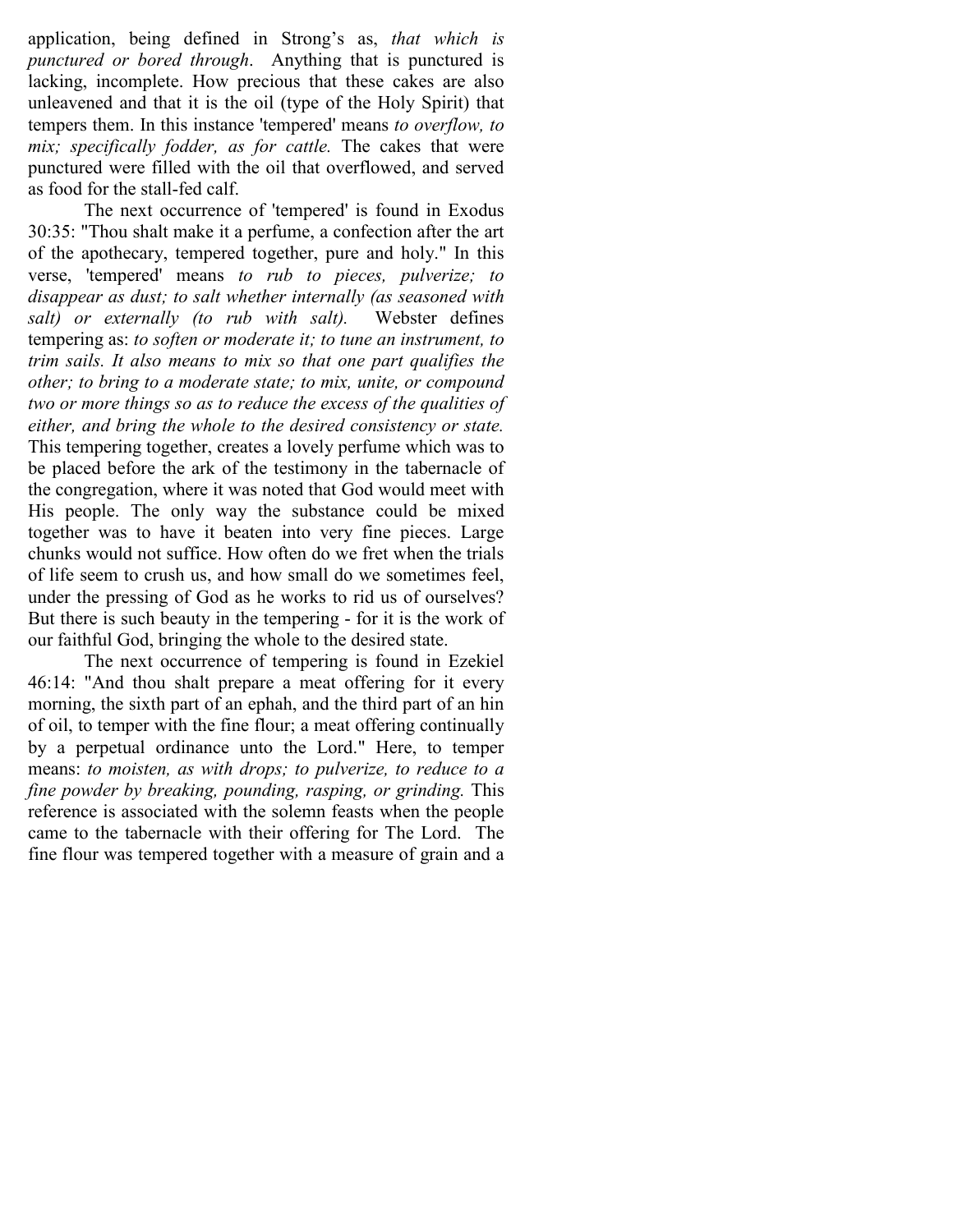measure of oil. This fine flour was well beaten so that it was almost literally reduced to dust, with no impurities, as well as being even and smooth. This meat offering was to be offered continually by a perpetual ordinance unto the Lord. Just as our Lord freely and continuously gives us His very life, we reciprocate in yielding the lives we now live in the flesh over to Him. The Holy Spirit is key to the work God is doing, for He is the one Who teaches us all things and brings all things to our remembrance, whatsoever things Christ has said (John 14:26). Yielding to the Holy Spirit will smooth out all the un-evenness in our lives.

Finally, the fourth verse related to tempering declares: "For our comely parts have no need: but God hath tempered the body together, having given more abundant honor to that part which lacked..." Corinthians 12:24 "Tempered" here, according to Strong's, means to commingle; to combine or assimilate. It is taken from root words meaning union, with or together; to pour out, fill up. The word in the Greek is sugkerammuni - very close to another word that is well-known when considering the Bridal message: *sugkleronomos*, that is, joint heirs.

A further definition of tempering in Webster's Dictionary is to unite in due proportion; to render symmetrical; to adjust, as parts to each other. When we consider this uniting in due proportion, we should be greatly encouraged that God does all things well and that He is doing exactly what needs to be done in our lives. We bring our individual needs before the throne, and we also bring the needs of the Body before the throne. We simply cannot do without each other and there can be no un-evenness when we all come together in Christ. How beautiful and deeply meaningful is Psalm 133:1 in this light: "Behold, how good and how pleasant it is for brethren to dwell together in unity!" The word 'dwell' is so rich with Bridal overtones, as it means to settle down in marriage fellowship. We cannot completely settle down until everything is smoothed out and tempered together - all in Christ Jesus.

Paul writes to the Ephesian saints of this unity in Ephesians 4:3: "Endeavoring to keep the unity of the Spirit in the bond of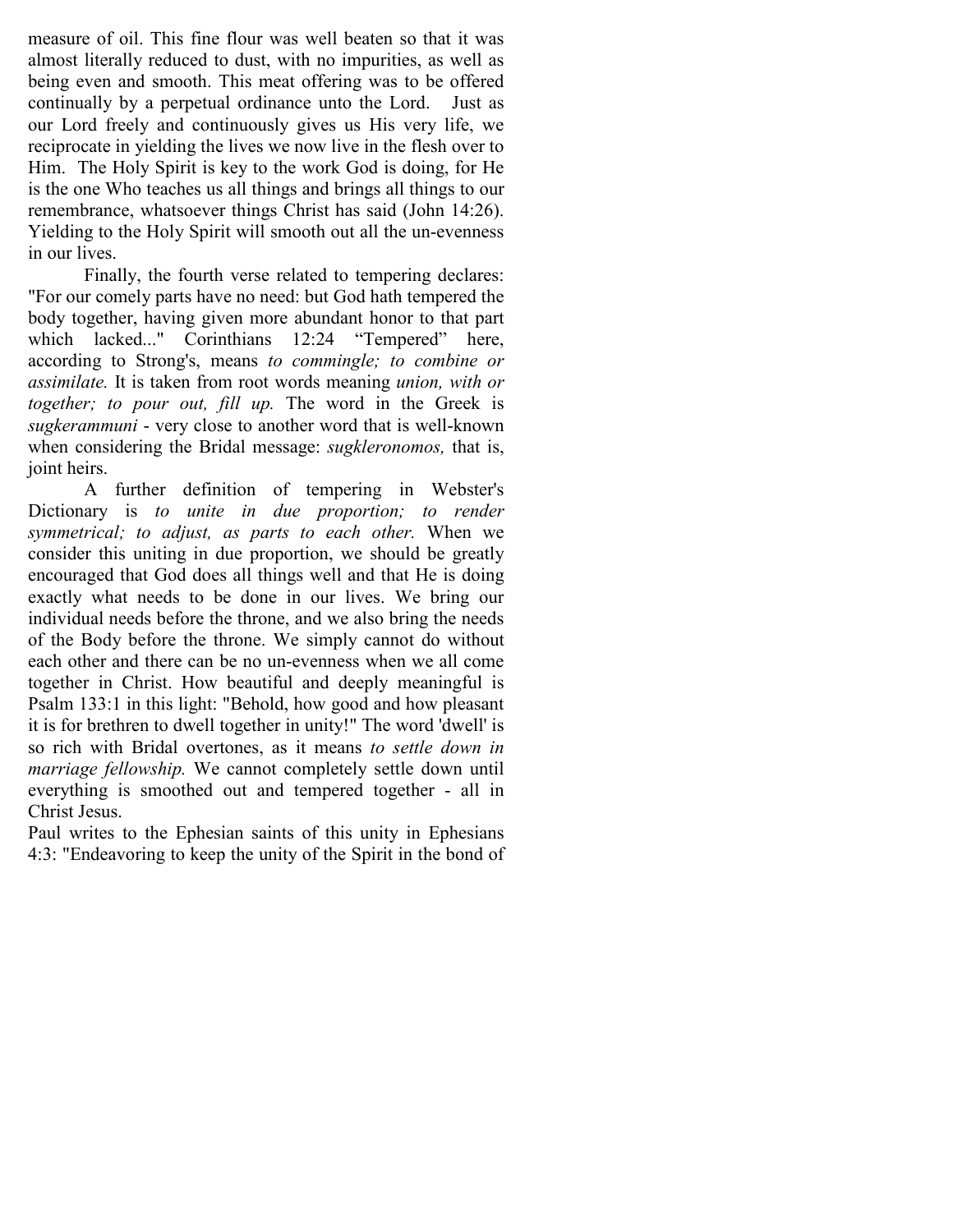peace." Just prior to this verse, he expounds on the oneness of the Body of Christ and how we should walk worthy of the vocation wherewith we are called. (v. 1) To be kept, something must already exist. This 'unity of the Spirit in the bond of peace' is already present, yet there is an action noted - it must be perpetuated by yielding to the work of God. "Till we all come in the unity of the faith, and of the knowledge of the Son of God, unto a perfect man, unto the measure of the stature of the fullness of Christ." (Ephesians 4:13) This verse is a continuation of Paul's wonderful seven-fold explanation of how there is "one body, one Spirit, one Lord, one faith, one baptism, one God and Father of all." He further declares that "Christ descended and has now ascended," giving "…. some apostles, some prophets, some evangelists, some pastors and teachers"…all to the perfecting of the Body.

Allowing God to temper us together is an absolute necessity. Our old nature seeks independence and selfrighteousness, but we are a New Creation, created unto the praise of God's glory. Jesus Christ will someday be joined in marriage to a special body of believer – the called-out rib portion of the Church. This Body will be in complete unity, with no schisms or divisions.

We are to be made conformable to Christ's very image every day. And His image is pure love. God's dear Son is "before all things, and by him all things consist. And he is the head of the body, the church: who is the beginning, the firstborn from the dead; that in all things he might have the preeminence. For it pleased the Father that in him all fulness should dwell." (Colossians 1:17-19)

We would conclude that we simply cannot do without each other and there can be no un-evenness when we all come together in Christ. How beautiful and deeply meaningful is Psalm 133:1 in this light: "Behold, how good and how pleasant it is for brethren to dwell together in unity!" The word 'dwell' is rich with Bridal overtones, as it means to settle down in marriage fellowship. We cannot completely settle down until everything is smoothed out and tempered together - Christ in us and us in Christ: All the fullness of God, fully complete.

Anon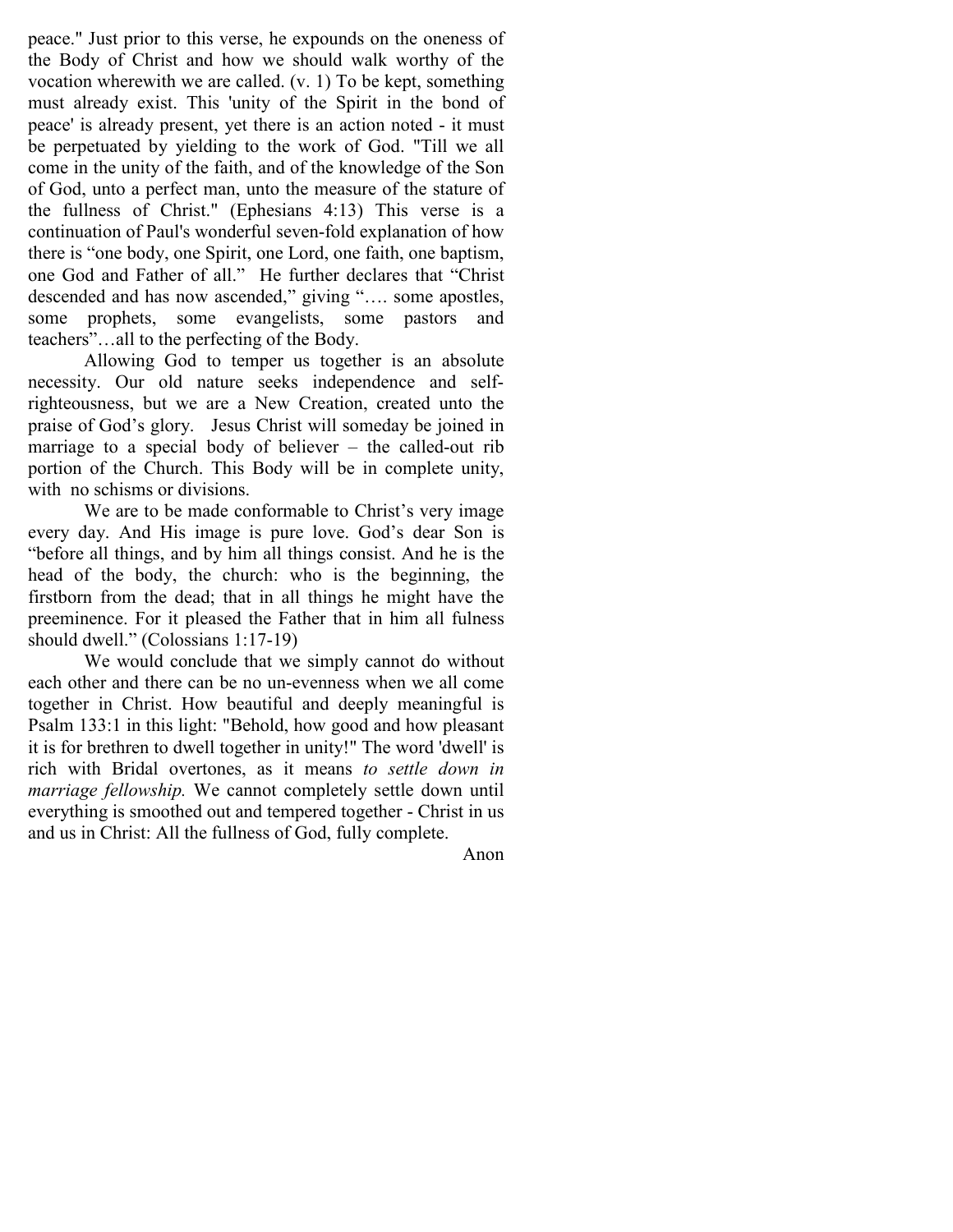## YOU CAN TRUST HIM!

"Trust in the Lord with all thine heart;And lean not unto thine own understanding. Proverbs 3:5

 We do not know even one moment into the future. We do not know what trial or circumstance will be allowed into our lives, or what God will use to put the finishing touches on our bridal garments.

But we do know that the precious fellowship with our heavenly Bridegroom has produced and developed within us a Divine, persistent element of truth called TRUST.

 It may be in these end days, before we experience our ultimate hope, the coming of the Lord, that we will find an even deeper and new level of what it means to trust the Lord. This thought was quickened to me recently while I was praying. The Lord quickly spoke four words of great consolation for me to remember until He comes. They sound simple, but in reality they are very profound.

#### KEEP **TRUSTING** THE LORD

"Offer the sacrifices of righteousness And put your trust in the Lord." (Psalm 4:6)

--Martha Wainright

\*\*\*\*\*\*\*\*\*\*\*\*\*\*\*\*\*\*\*\*\*\*\*

ETERNITY is too long to be wrong.

\* Character is not made in a crisis -- it is only exhibited

If you want to keep from falling, grow into maturity.

It is much easier to point a finger than to lend a hand.

You cannot leave footprints on the sand of time if you travel only on paved highways.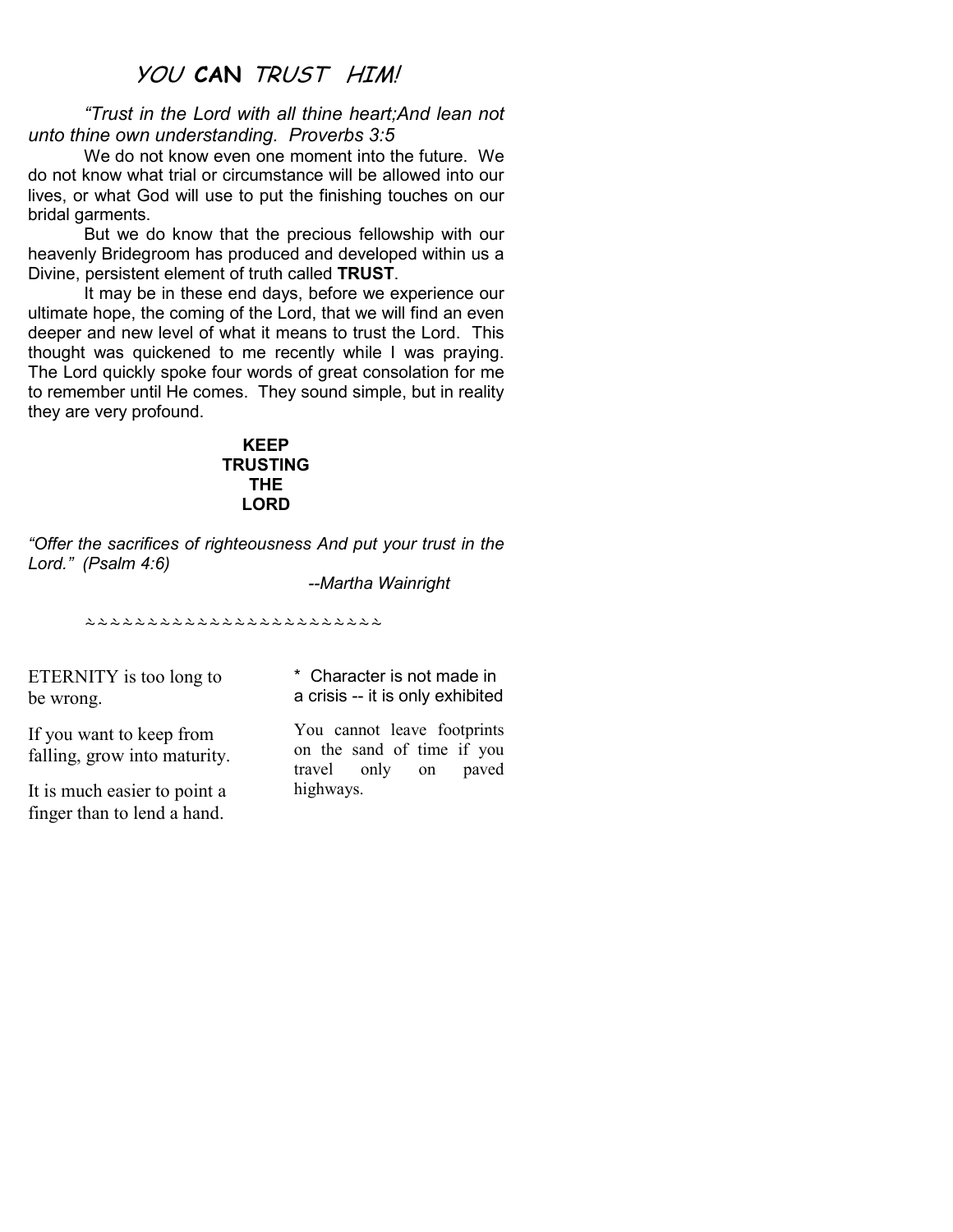## Editorial November 2009

 "Praise ye the LORD. Praise God in his sanctuary: praise him in the firmament of his power. Praise him for his mighty acts: praise him according to his excellent greatness. Praise him with the sound of the trumpet: praise him with the psaltery and harp. Praise him with the timbrel and dance: praise him with stringed instruments and organs. Praise him upon the loud cymbals: praise him upon the high sounding cymbals. Let every thing that hath breath praise the LORD. Praise ye the LORD." Psa. 150

The book of Psalms, sometimes called the "praise and prayer book of Israel," begins by pronouncing glorious blessing on man. It ends with an entire Psalm urging universal praise for God. It could easily be entitled "Praise The Lord," for the word "praise" is found 13 times in these few short verses. Four major divisions are proclaimed as we are exhorted to "Praise Him IN….," Praise Him FOR….," Praise Him WITH…," and Praise Him ALL…."

 The word "praise" means "to be clear, to shine; to make a show, to boast; to celebrate," and all these terms describe what our attitude should be, not only during this season of Thanksgiving, but continually. Much of such praise reveals our own experience with The Lord. We are told to praise Him IN His Sanctuary. That can only be accomplished as we are found in that glorious intimate sanctuary immersed in fellowship with Him. We are to praise Him IN the firmament of His power, but again, that requires taking our place in the firmament of the heavenlies, soaring as eagles, wherein we discover firsthand His heavenly power. His mighty acts are legion as we read of His feats of creation, and other miracles throughout the ages, but the greatest and most meaningful praise WE can render is FOR the acts we have witnessed firsthand, His might acts toward me. Likewise, His excellent greatness or the tremendous magnitude of His Presence specifically FOR me, can be appreciated only by experience. Verses 3-5 inform us that we are to praise Him WITH various instruments. The trumpet is first and being made of silver or ram's horns, speaks of God's glorious redemption. The more of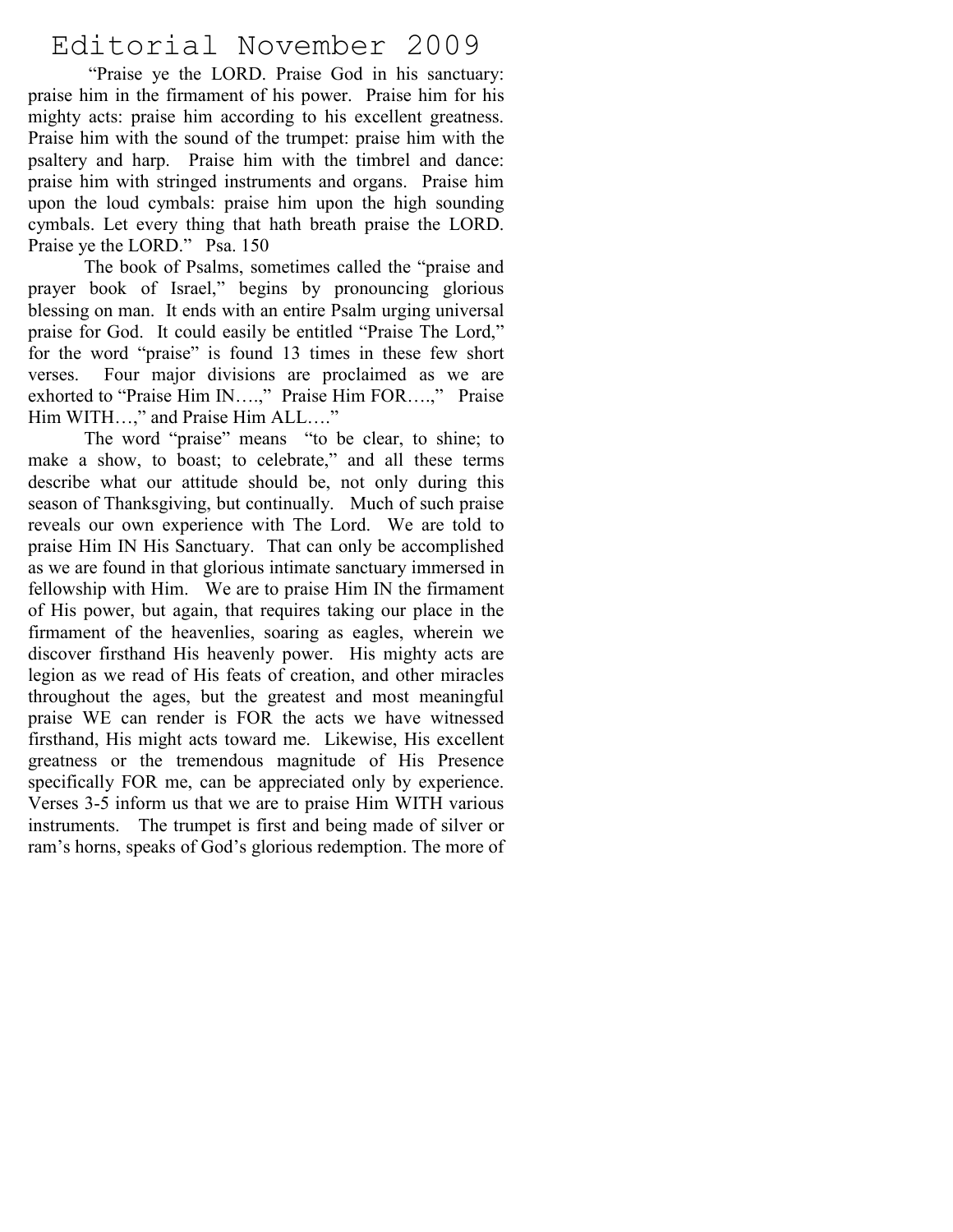His redemption we experience, in every area of our lives, the greater the sound of the trumpet. Next we are to praise Him WITH the psaltery and harp. Psaltery literally means "a skinbag for liquids," and speaks beautifully of this mortal body being filled the Holy Ghost. "Harp," meaning "to twang," also tells the story of our own lives being "twanged" by The Lord. "Melody" as in "….singing and making melody in your heart to the Lord," (Eph. 5:19) carries exactly the same meaning. Thus it is with all these instruments. They loudly speak of rejoicing, and rendering praise UNTO The Lord, WITH our entire being. There is much controversy today in regard to music and worshipping The Lord, especially with the percussion instruments that appeal to the sensuous nature of men. The psalmist makes it clear in this psalm that it is the Lord Who is to be praised WITH these instruments. It is not primarily for the benefit, excitement, satisfaction, and entertainment of men.

 Finally, ALL are called unto praising Him as we read, "Let every thing that hath breath praise the Lord." V. 6 God "breathed" into Adam and he became a "living soul." So also, is that life breath to be used in glorifying The Lord today. If we have breath, it must be used in magnifying Him. GH

#### ANNOUNCEMENTS:

Grace and Glory is now available in audio form for those who are sight challenged or; if you would simply desire Sis. Kathleen Tye to read to you while driving, she would be more than happy to do so. If you would desire these CDs, just let us know either by e-mail or at P.O. Box 831, Grandview, Mo. 64030, and we will put you on our mailing list.

#### The Wonderful World of Computer

We have discovered recently that our computer program has the habit of dropping one name from the mailing list when we add a new one. If your magazine suddenly ceases to be delivered, please let us know, or if you know someone who has already experienced it, we would appreciate your advising us so we can reinstate them.

#### LET US GIVE THANKS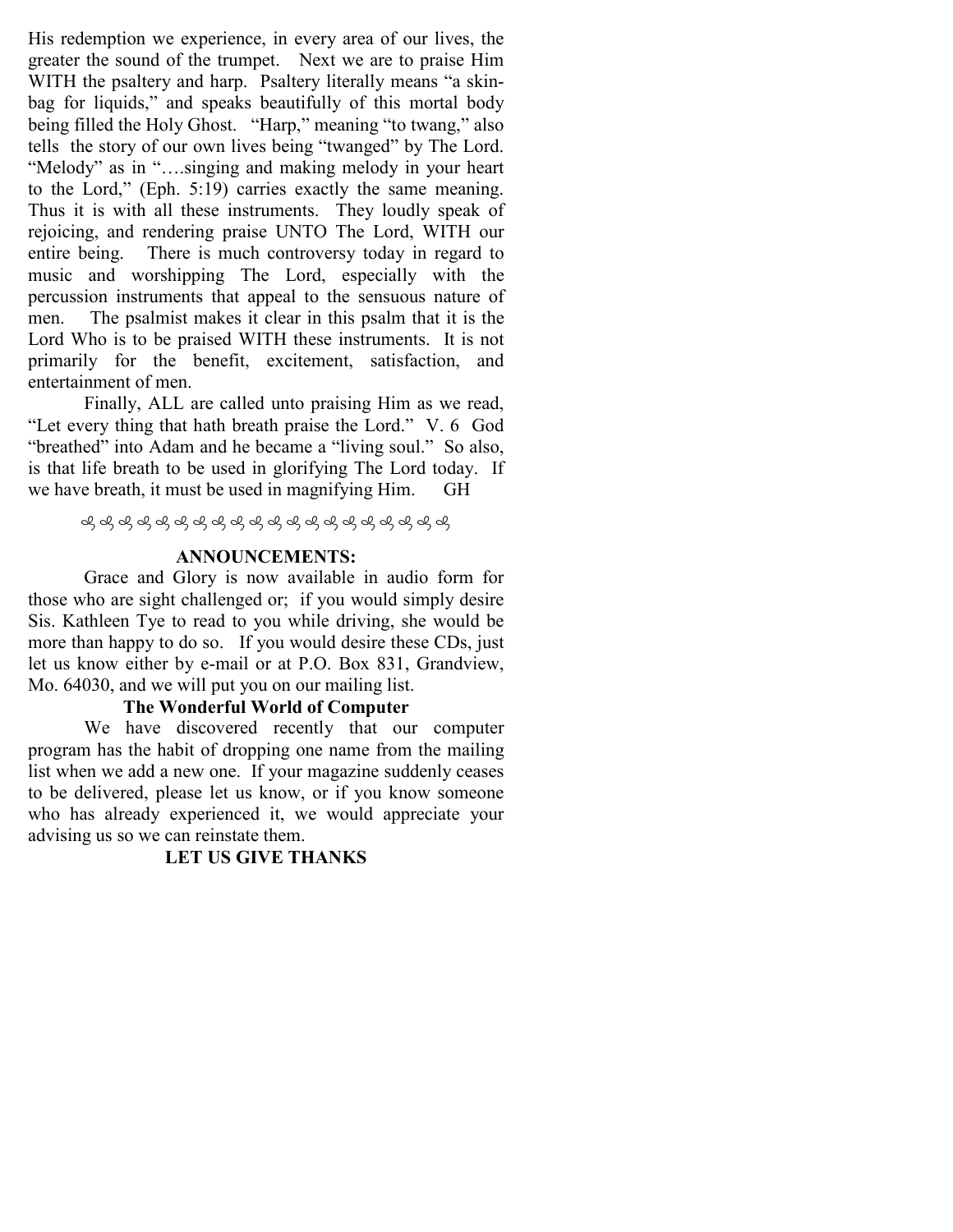#### Eva Stahl

 "Thanks be unto God for His unspeakable Gift" – II Cor. 9:15.

Thanks to God for making possible a redeemed life through Jesus Christ our Savior.

Thanks that  $-$  ".....as the heaven is high above the earth, so great is His mercy toward them that fear Him" – Psalm 103:11.

Thanks that – "As far as the east is from the west, so far hath He removed our transgressions from us" – Psalm 103:12

Thanks for making salvation real and personal.

Thanks for the witness of the Holy Spirit to His cleansing and abiding Presence.

 Thanks for a daily guide Book, the precious Word of God, and Thanks for the multitude of precious promises contained therein.

 Thanks for the countless times God has honored His promises.

 Thanks that, as the years increase, God's promises are not strained to breaking; but they become increasingly abundant and more than sufficient.

 Thanks for the privilege of having communion with a Holy God – uninterrupted communion – as I pay the price of obedience.

 Thanks that peace within does not depend on outward circumstances, affluence, surroundings, or overflowing health and vitality.

 Thanks for a corner in which to work in God's vineyard.

Thanks for the privilege of working among God's princes. "He raiseth up the poor out of the dust, and lifteth the needy out of the dunghill; that He may set him with princes, even with the princes of His people" – Psalm 113:7,8.

 Thanks for the privilege of prayer, and Thanks that, as I pray, God changes things, people and me!

Thanks for the healing touch of the Great Physician.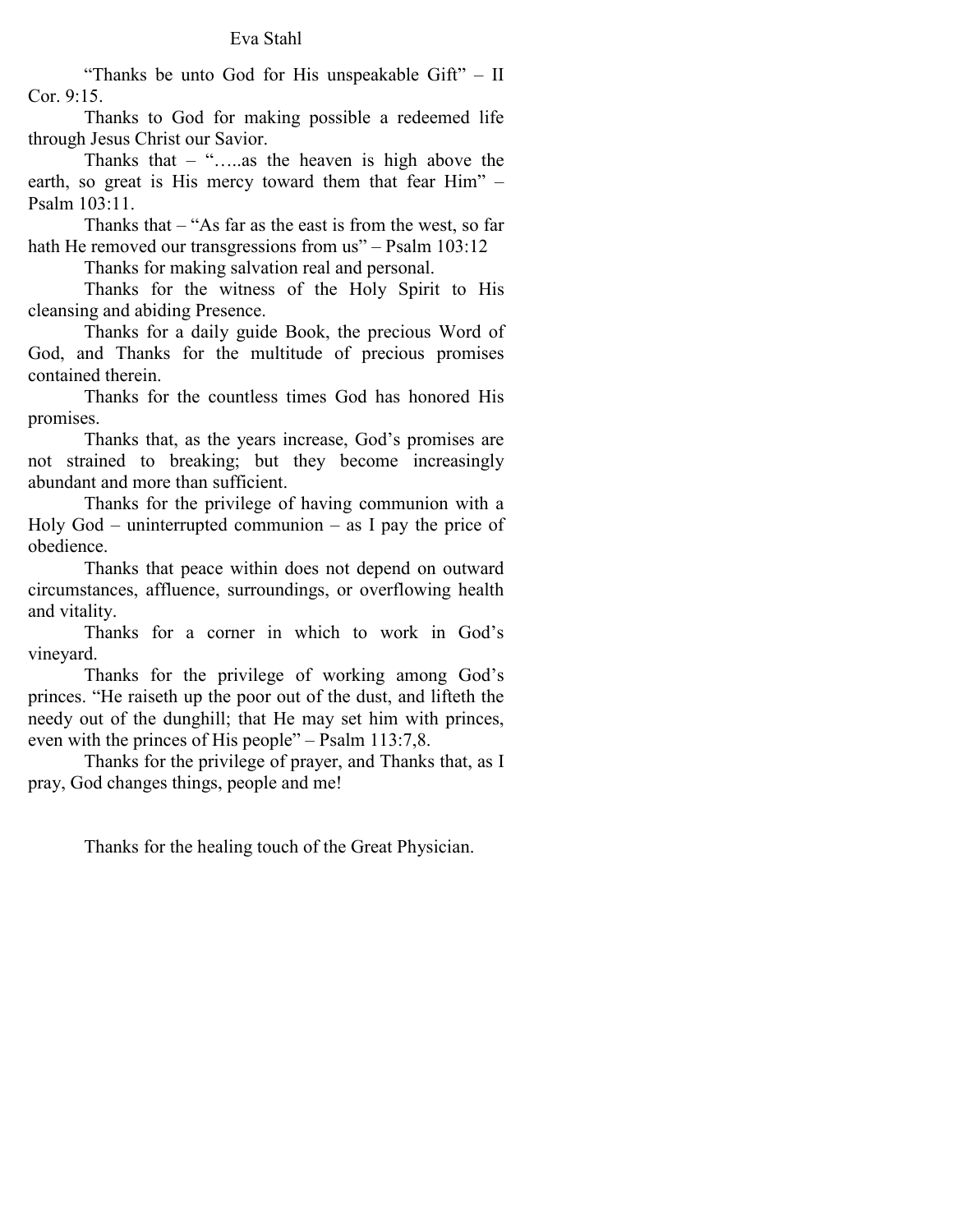Thanks for the blessed hope of the imminent second coming of Jesus.

 Thanks that the future is as bright as the promises of God.

#### ALL GLORIOUS

For thy goodness, Lord, I thank Thee. 'Tis so beautiful to me. For the wonder of Thy pureness, And that I may worship Thee.

'Tis a privilege to worship, To bow down before Thy feet, And to know that Thou wilt never Fail me, at Thy mercy seat.

What a joy to have an object For one's worship that's complete – Perfect in its every office, Without fault from Head to Feet.

Lord, the thought of Thy perfection Is a Rock to stay my soul. Safe throughout the endless ages, Thy Hand operates the whole. --- Hattie Thayer Moore

<u>vaaaaaaaa</u>

Some people are like a tire with a slow leak – it takes a lot of pumping to keep them inflated.

The Lord sees not only how much we give but also how much we keep.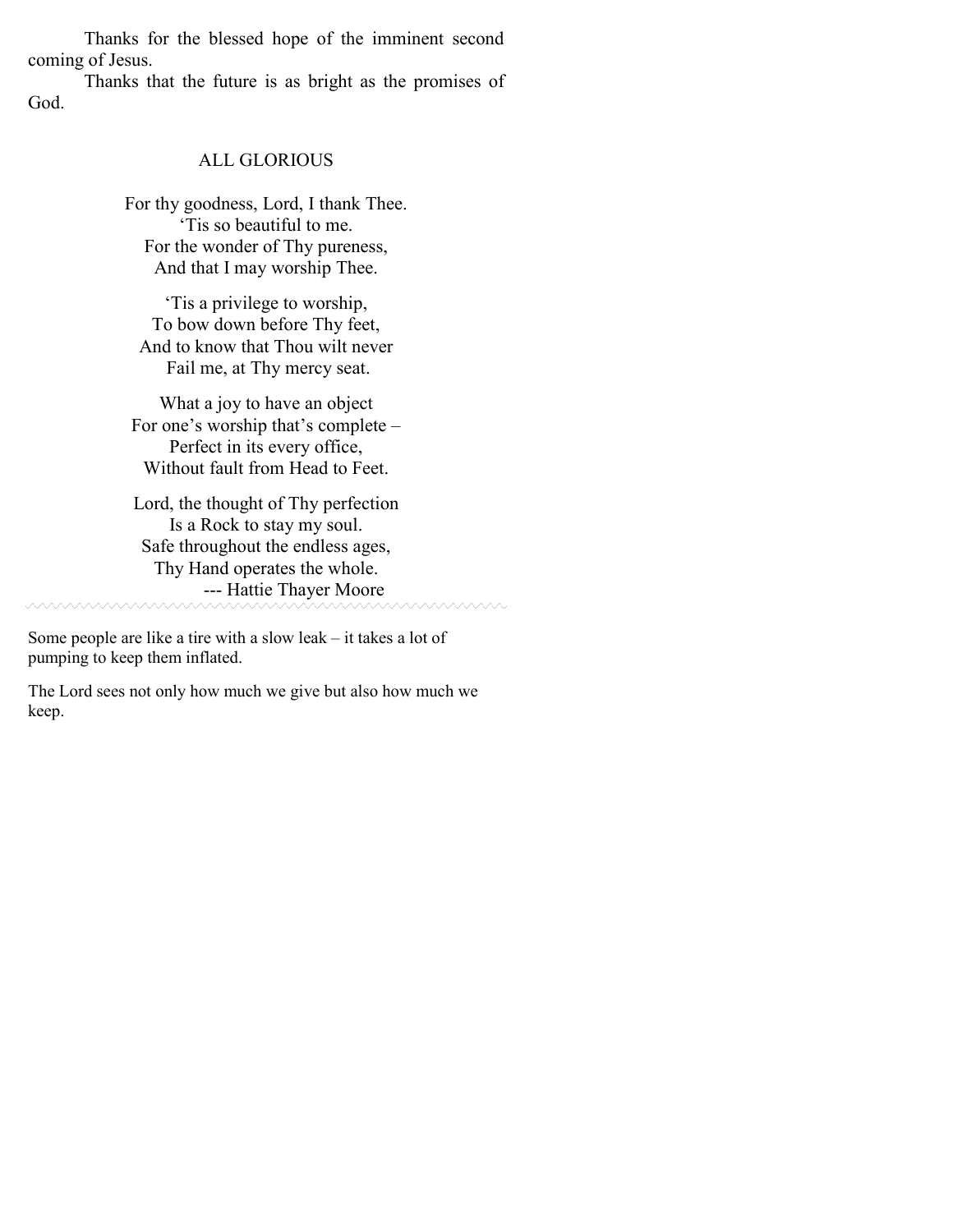## Lessons in HEBREWS Continued THE SACRIFICES CONTRASTED

## CHAPTER 10

(Part One)

 "FOR THE Law having a shadow of good things to come, not the very image of the things, can never with those sacrifices, which they offered year by year continually, make the comers there-unto perfect" – vs. 1.

 This unique portion is full of meat. Herein we find the title of our book stated. The law holds only a shadow. Grace has provided the substance  $-$  vs. 34. It is interesting to note the "nevers, no mores and nots" in this chapter. They are striking. Observe also an instructive word study on three B's – the Book, Vs. 7; the Body, vs. 5, 10 and the Blood, vs. 19, 29. The chapter falls nicely into five parts.

First. The Shadow, or Law -verses 1 to 6. The shadow had no life, nor strength – Ch. 7:18. It made no one perfect. It could not remove the consciousness of sin. The law condemned sinners; but it could not save them. The blood of animals did not redeem mankind; it was only a type, or shadow of the blood of the Holy One who was to come. Therefore, the Day of Atonement came every year – vs. 3 with Lev. 16, especially verse 29. God had no pleasure in typical sacrifices and offerings, because they were only shadows. Hence, it was a grief to Him that any of the first disciples should continue to offer them after Christ had fulfilled them in His death and resurrection – Comp. Ch. 5:12-14 and 6:1. The pictures on a blackboard, made by a kindergarten teacher, are not real apples, or peaches. They cannot be eaten. They only remind the children of, or point them to the actual. The pictures are not intended to be kept and adored. Neither were the pictures of the Old Covenant to be preserved and worshipped. Having fulfilled their shadowy purpose, they were to be discarded – Eph. 2:14,15 and Col. 2:14-17. "To everything there is a season, and a time to every purpose under the sun" – Eccl. 3:1.

Second. The Substance, or Grace – verses 7 to 21. Grace brought the all-sufficient One, foretold "in the volume of the Book." He became the real offering, the effective sacrifice. God took away the shadow, that he might establish the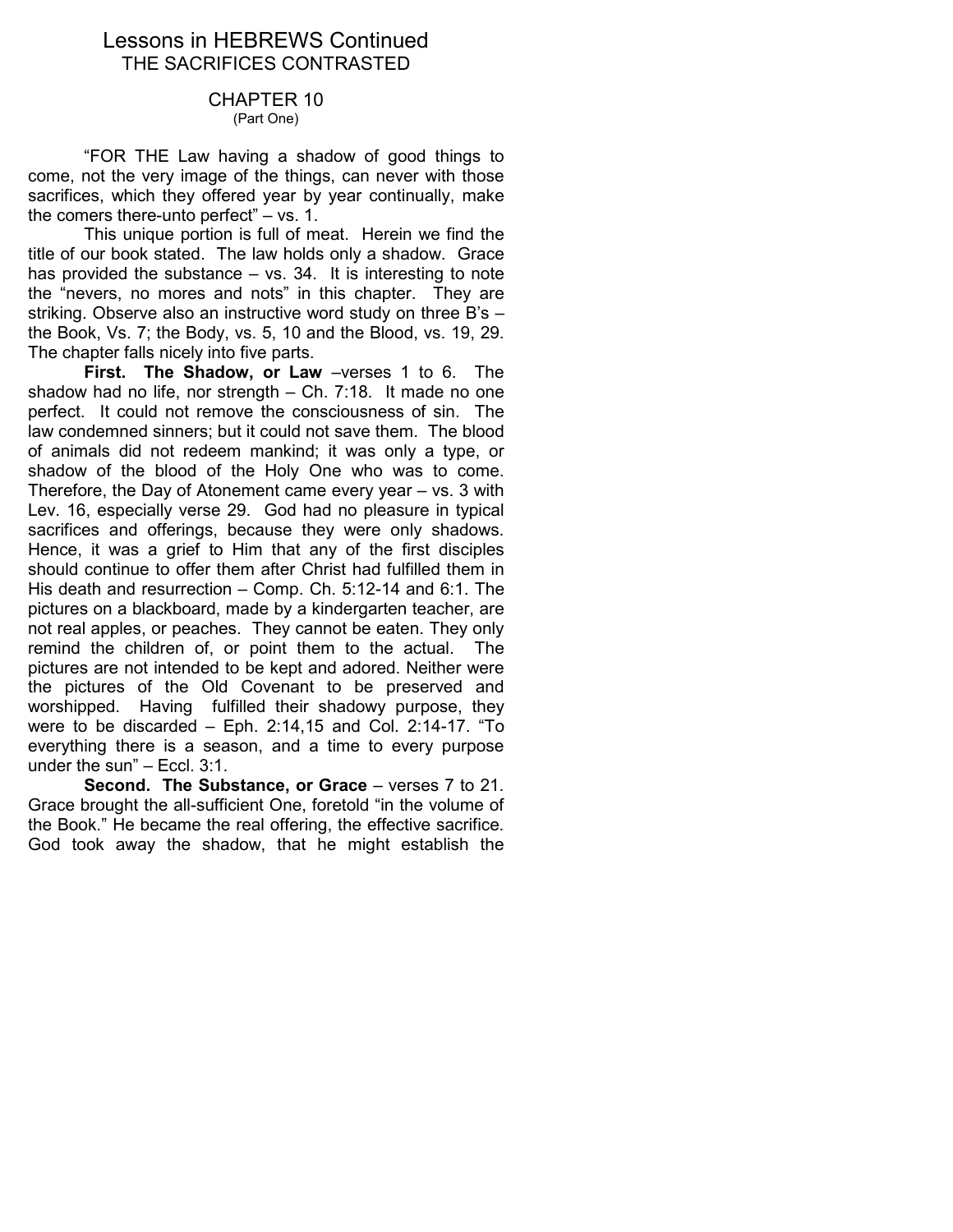substance. It was His sovereign will that His immaculate Son should be offered up as the Bearer of man's sins. Many people do not understand Matt. 16:21, that Jesus "must be killed and be raised again the third day." See also Mark 8:31 and Luke 24:6,7. Yes, that was the sovereign "must" of divine wisdom. Mankind could not be redeemed and saved by any other means than the perfect sacrifice of the sinless Son of God. Therefore the Apostle declares, "By the which will, we have been sanctified thru the offering of the body of Jesus Christ once" – vs. 10. The death of Christ set us apart designedly and provisionally from the world unto God. When believers see this fact, it strengthens their faith in eternal life. Read with this, John 6:37-40 and rejoice. Note that Christ was offered only once. See also Ch. 9:28. He was not all His life dying to redeem us, not all the three years of His public life, which was His prophetic career. His priestly ministry began with His death on Calvary in sinful man's behalf and is continued by His effectual intercession on high for believers now. The typical sacrifices had to be offered again and again. Furthermore,

"By one offering, He hath perfected forever them that are sanctified" – vs. 14. Men have always been striving after perfection, but by their own efforts. What a joy to see, what most Christians have not seen, that all who believe have been already made perfect provisionally in God's wise plan. This means that He purposes to bring us unto perfection, or full growth in experience. The original word, "dienekes," translated forever in verses 12 and 14, is not the same phrase usually thus rendered. This word means stretching evenly along, the whole length, unbroken, uninterrupted, from beginning to the end, clearly, distinctly. Marvelous indeed! By the death of Christ, God has perfected us clearly, distinctly from beginning to the end. Comp. Phil. 3:12,15. To these facts, the Holy Spirit witnesses by citing Jer. 31:33,34 to the Apostle. The new birth or new creation in the New Testament is expressed in the Old Testament by putting the law, or will of God into the heart and mind, even inscribed into the mind. God makes believers to know and love Himself and understand themselves. One thing God forgets viz: our sins and iniquities, because He continually remembers the sacrifice of His Son. He accepts us in His Beloved – Eph. 1:6. Mark the next verse – "Now where remission of these is, there is no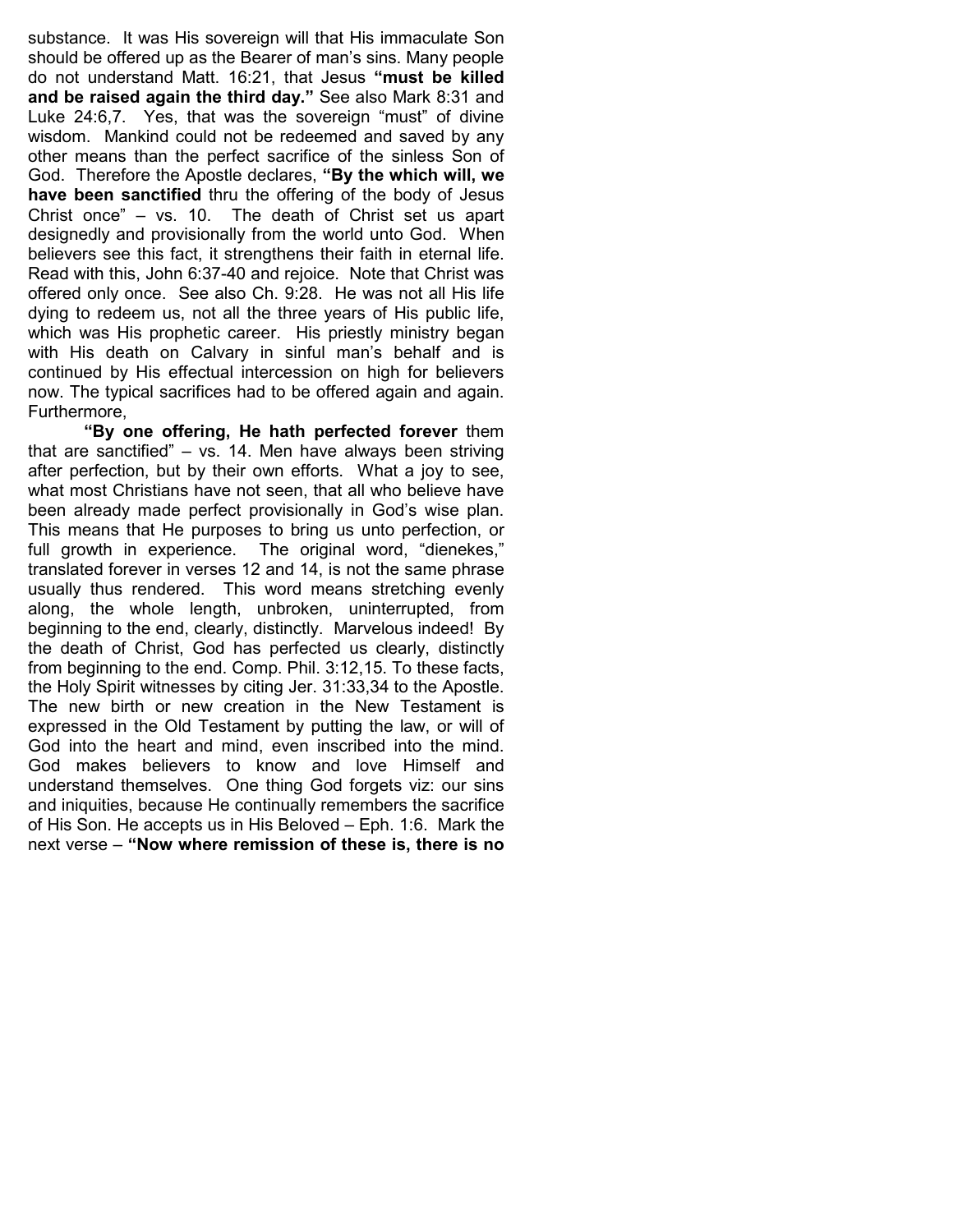more offering for sin." The shadows, or typical sacrifices have no longer any value even as shadows. Hence, they must be discarded. Neither will another man come and offer himself for the sins of the people; nor will Christ offer Himself again. See also verses 26 to 29. God's redemptive plan is "a new and living way," or a way newly made and living. It is always new in distinction from the old which vanished away – Ch.8:13. It is living in distinction from the "dead works" of symbols and types. The anti-typical holy place in heaven has been opened for man by the sinless blood of Jesus. Therefore we have boldness to enter there, where man could never come before Calvary's great day. Even Enoch and Elijah never reached the throne before Christ's death – John 1:18 and 3:13. But now we may believe chap. 4:16 most vigorously. Esther went into the presence of king Ahasuerus with trembling, though she was the Queen (Esther 4:16); but we have unbounded liberty to enter God's holy presence, because He sits on "a throne of grace." Consult II Cor. 3:17. We enter by the blood-sprinkled way, the rent-veil way, where we meet "the Father of mercies and the God of all comfort"  $-$  II Cor 1:3. "And having an High **Priest over the house of God."** This truth was fully discussed in former chapters; but the Holy Spirit will never allow us to forget it. All the beautiful and glorious things in this book are recorded of Jesus Christ as High Priest. We see Him here constantly in this sublime capacity, or office. He was introduced as such, early, (Ch. 2:17) "merciful and faithful." My own heart never forgets chap. 7:25. Of the numerous encouragements for our bold approach into God's presence, this is the last one named. It is the final leverage for the –

Third. Earnest exhortations – Verses 22 to 25. Note the three juicy, simulating stems of "Let us." They spring up frequently in this Epistle, because Paul, being himself a Jew, put himself into the activities and attitudes which he enjoined upon his friends. We ministers may learn a valuable lesson from him in this respect. Some brethren are often clumsy and rude in their addresses to others. Their exhortations are blunt and tend to cause a jolt in their discourse. If we study the Apostle's diction, we will discover with what adroitness and smoothness he spoke and wrote, by which he captured and won men's hearts. Our commands should not jar on the auditor's ears; but they should entice them.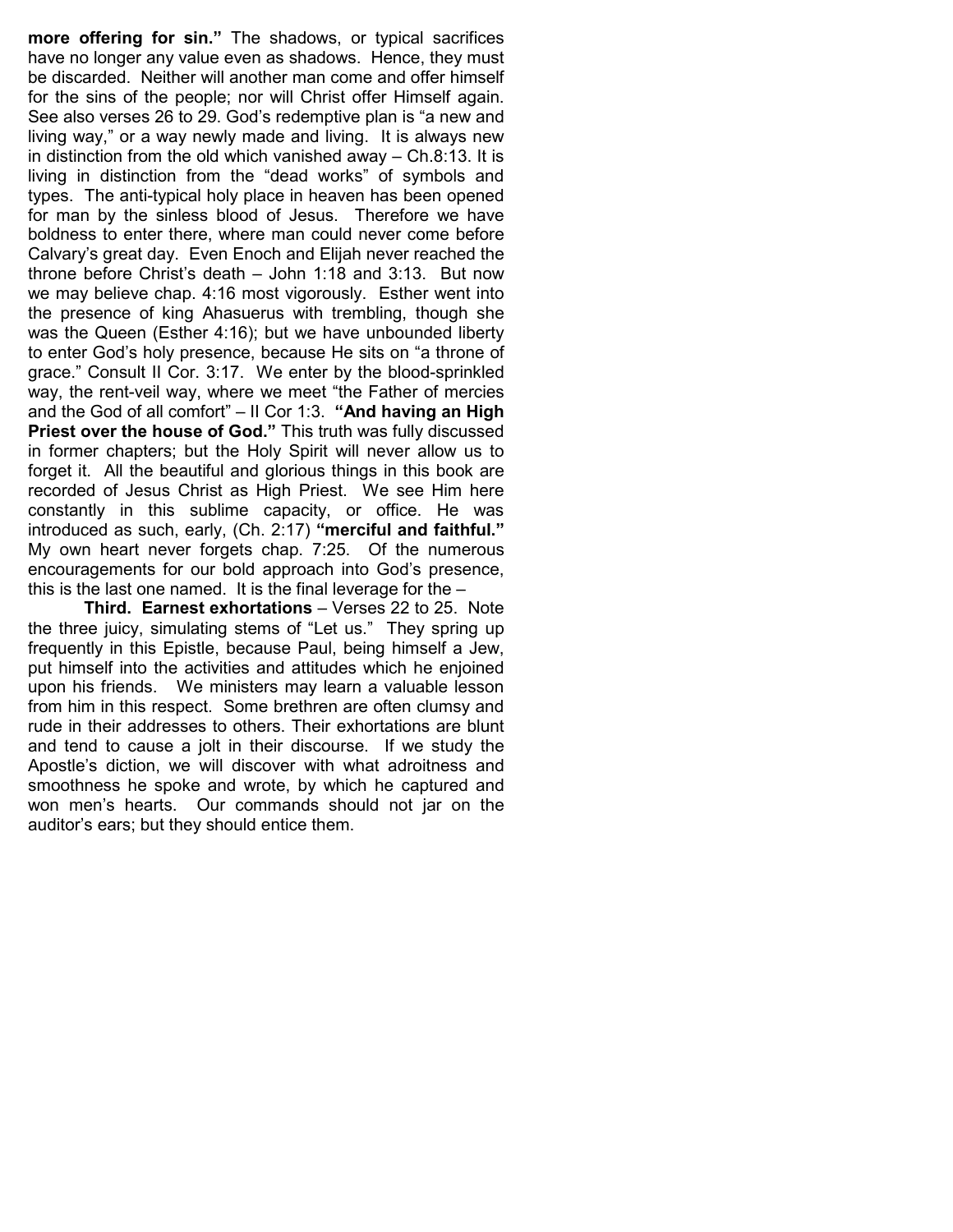"Let us draw near with a true heart." That is the way I come to God, he says; come with me. Let us be honest in our praying, not wordy, not make-believe, not hypocritical. Come "in full assurance of faith." Careful, prolonged meditation on this and other Scriptures will induce full assurance . Let the word soak in deep. Of course only a blood-sprinkled conscience, that is a conscience purified by faith in the atoning death of Christ, can come boldly into God's presence. Men must be born again and have their sins forgiven first of all. The phrase, "our bodies washed (laved, Gr.) with pure water," is a figurative expression of the new birth. Comp. "the washing (or laver) of regeneration " – Titus 3:5 and Eph. 5:26. The Apostle referred his Jewish friends to Ex. 40:12 and Lev. 8:6 as symbolic of the new birth. They would understand the spiritual substance by the literal, or visible shadow. (See our pamphlet on "The New Birth") Simple faith in the Redeemer always obtains a warm welcome into Jehovah's presence and heart. "Let us hold fast the profession of our faith without wavering" - vs. 23. The Revised Version says, "Let us hold fast the confession of our hope (elpidos, Gr.) that it waver not." Faith is expressed in the preceding verse: it is only proper that hope should be expressed in this one. Faith gives birth to hope; and hope crowns faith with triumph. Both faith and hope become fixed and established by confession. We thus put ourselves on record as laying hold of the Truth. God who promised is faithful; hence, we should declare our faith and hope in His Word. This leads naturally to the next "let."

"And let us consider one another to provoke unto love and good works." Faith and hope, inwrought by the Spirit and Word of God, are not selfish but we may be thoughtless at times; hence, the exhortation. Some provocations are prohibited, being destructive; but there is no harm in provoking to love and good works. These are very constructive. They put down strife and make for peace. Love is the fulfilling of the law. Love is the reigning power in the new creation. There is no law against it. Love is the only rule of action under the New Covenant. Love worketh no ill to its neighbor. Even the faith of God worketh by love; and love gives birth to good works. Love proves itself by good works. Is there a more beautiful "let us" stem than this? Associated herewith is the following timely entreaty – "Not forsaking the assembling of ourselves together, as the manner of some." The severe persecution of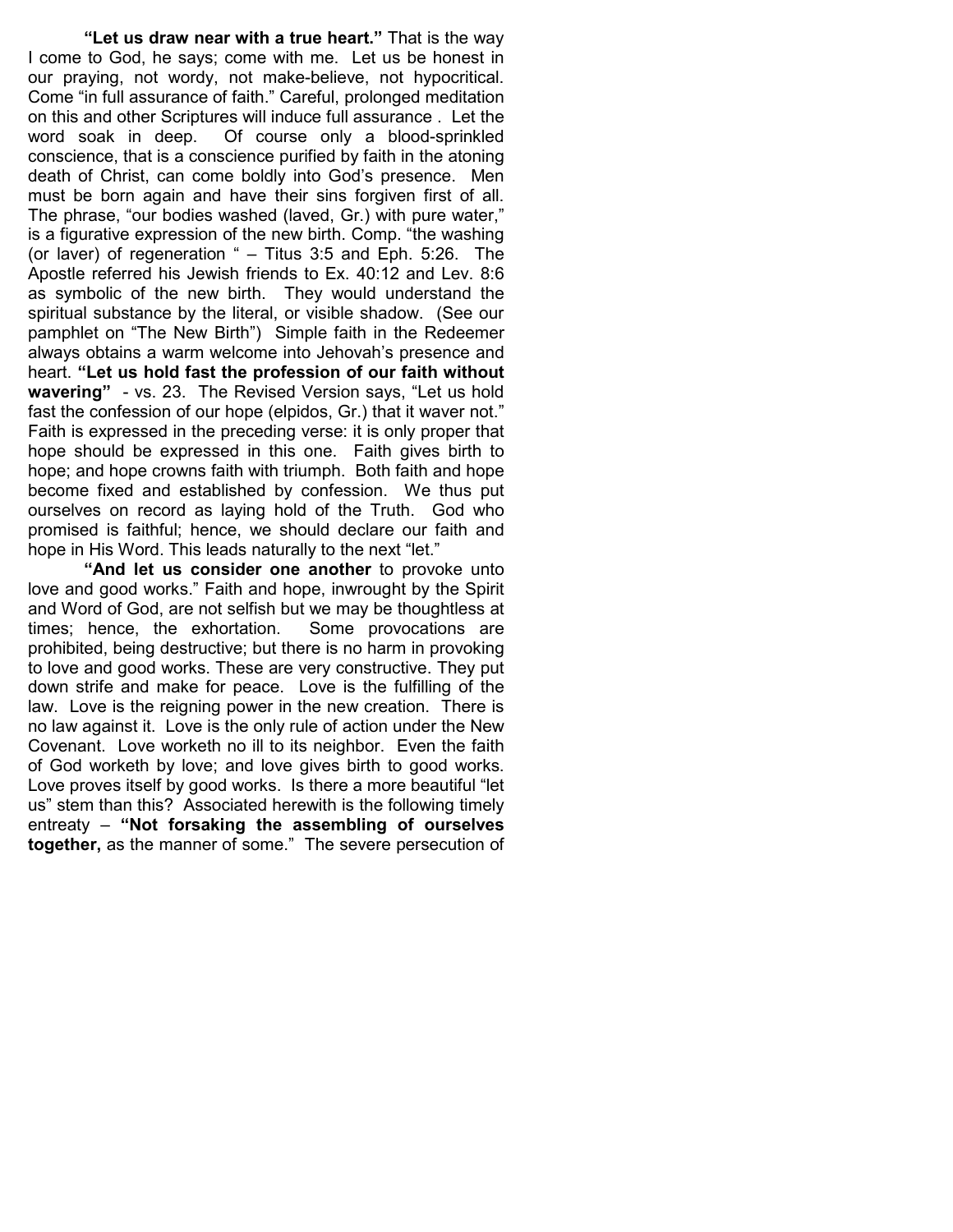those early days frightened and discouraged many of the Jews; hence, they stayed away from public worship. For that very reason, they should gather together and encourage one another. One peach tree cannot stand the storm like a whole orchard of them. Jesus has vouched His presence where two or three are gathered together in His name and for His glory, and not from any selfish or sectarian motive. The Holy Spirit is the Gatherer in such instances; for it is in view of the nearcoming of the day of the Lord. Note how every chapter of Thessalonians ends with Christ's advent. Nothing purifies our Christian activities like the hope of Jesus' coming – I John 3:1- 3.

#### Continued in Next Issue

**AAAAAAAA** 

maaaaaan

<u>MWWWWWWWWWWWWWWWW</u>

#### All that we were – our sins, our guilt, Our death – was all our own: All that we are we owe to Thee, Thou God of grace, alone.

Thy mercy found us in our sins, And gave us to believe; Then, in believing, peace we found; And in Thy Christ we live.

## All that we are as saints on earth, All that we hope to be When Jesus comes and glory dawns, We owe it all to Thee.

ν A youth was questioning a lonely old man. "What is life's heaviest burden?" he asked. The old fellow answered sadly, "To have nothing to carry."

ν If you have a talent, use it in every which way possible. Don't hoard it. Don't dole it out like a miser. Spend it lavishly, like a millionaire intent on going broke.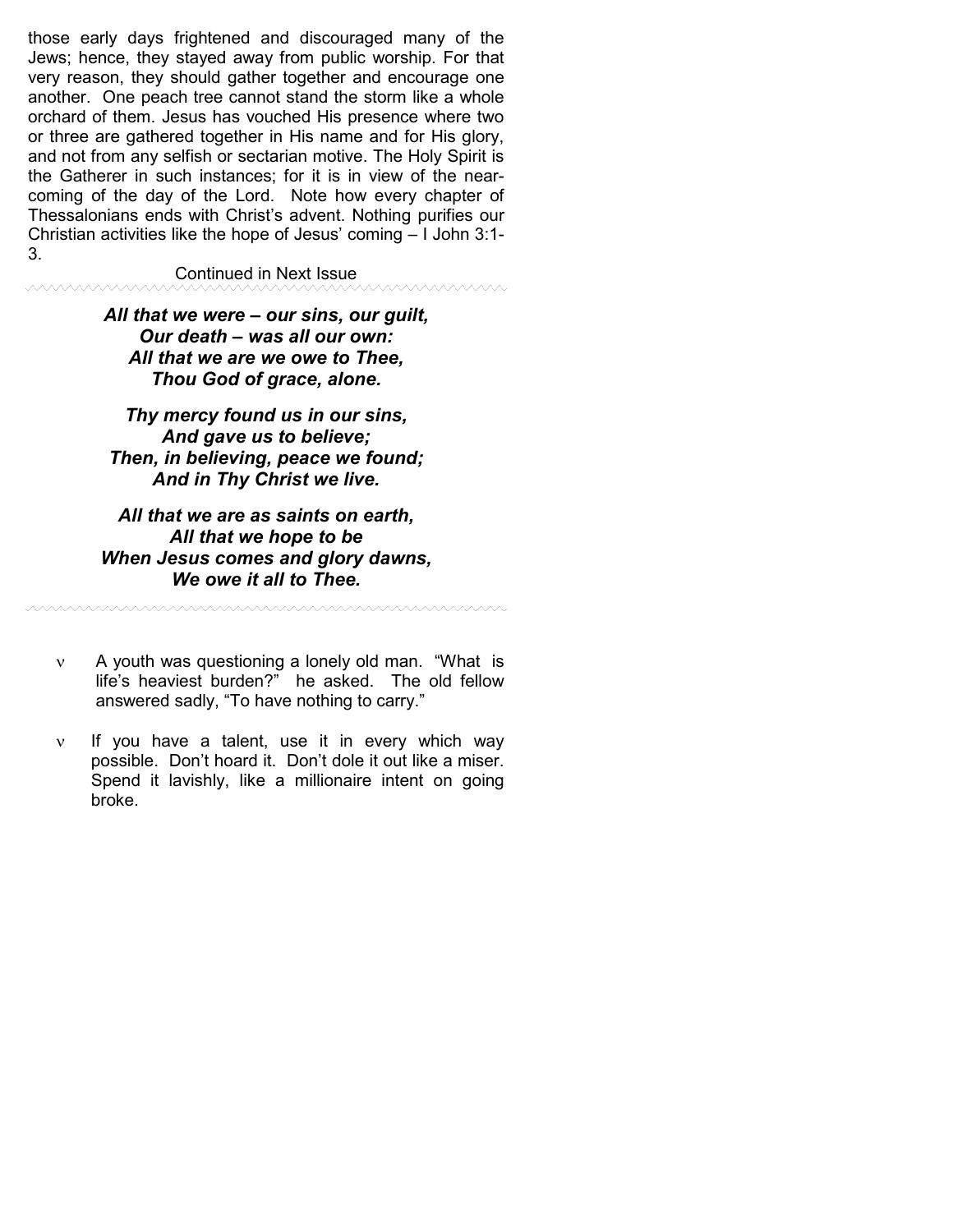### Give Thanks Unto The Lord Gene Hawkins

"O give thanks unto the LORD; for he is good: for his mercy endureth for ever." Psa. 136:1

We have come to the season of the year when men rightfully give thanks for the bountiful natural blessings of God extended to them. This Psalm, however, singles out one overall inclusive reason for giving thanks as all twenty six verses end with "his mercy endureth for ever."

Today we would enlarge on the greatest grace ever bestowed upon man. Paul alluded to it in Rom. 5:20. … But where sin abounded, grace did much more abound:". The greatest abundance of sin was at the cross when Jesus bore the entire body of sin for all men from the beginning of time till the end of it. Despite such a mass, grace did even much more abound. Paul was more explicit in the matter when he wrote these words to the Corinthians. "For ye know the grace of our Lord Jesus Christ, that, though he was rich, yet for your sakes he became poor, that ye through his poverty might be rich." II Cor. 8:9 The apostle expounds further on the path Jesus trod to manifest such bountiful grace in his letter to the Philippians. "Let this mind be in you, which was also in Christ Jesus: Who, being in the form of God, thought it not robbery to be equal with God: But made himself of no reputation, and took upon him the form of a servant, and was made in the likeness of men: And being found in fashion as a man, he humbled himself, and became obedient unto death, even the death of the cross." Phil. 2:6-8.

These verses outline seven downward steps beginning with Jesus making Himself of no reputation, and ending with "even the death of the cross." That single statement singles out the death of the cross as being unique and indeed it did mark the death of the ages wherein grace so mightily abounded. No other death has had the impact on God's purposes, provisions of grace, and overall plan for the universe, as that which the death of the cross, implemented. Even though countless thousands may have died on crosses, Paul singles this one out with the little word "even."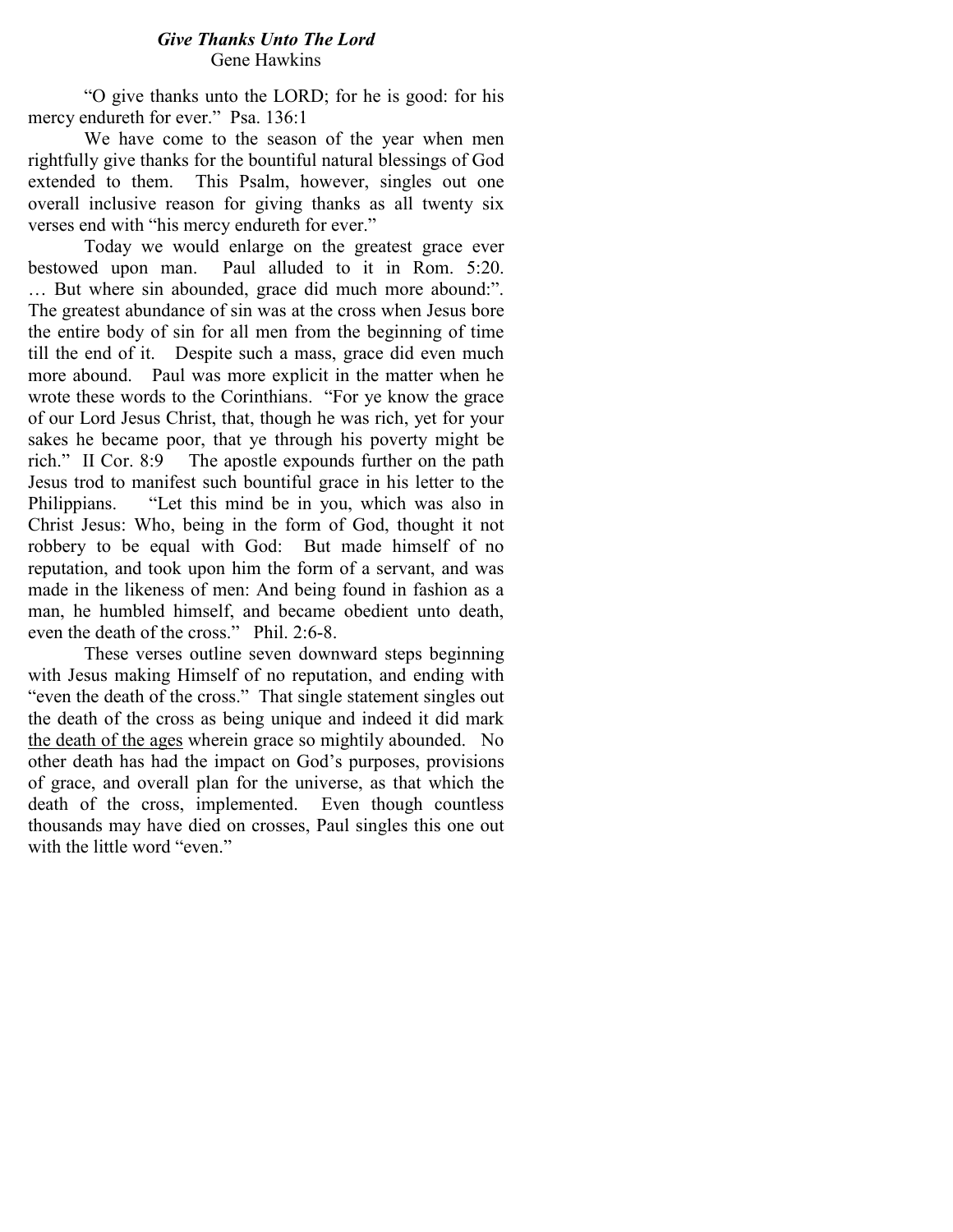We would ask the question: when did Jesus know He was going to die on the cross? Did He know that such a fate was a part of His "Father's business" at the age of 12, or was it a new revelation to Him when He spoke to Nicodemus in John 3? How long did He live with such knowledge "hanging over His Head?" We simply do not know. We do know the death of the cross is the most excruciating death ever conjured up by men.

Some years ago, a certain king was assassinated by his deranged nephew. The young man was quickly apprehended, deemed worthy to stand trial, and was found guilty of murder. He was then sentenced to death by beheading and that sentence was carried out almost immediately as he was dressed in a ceremonial white robe and commanded to kneel on the ground with his executioner behind him. The sharp point of a sword held under his chin, ensured that the head was held erect as the executioner expertly landed the first blow, only partially separating his head from the rest of his body. One minute later the sword descended for the second time, again failing to bring forth the full sentence of death. The final blow was struck one minute later when he was fully beheaded and death ensued. Such a scenario is truly barbaric, and gruesome, but contrast this "three minute" ordeal with the six long agonizing, torturous, excruciating, hours that Jesus hung on the cross to purchase my redemption. As men, we can well understand the physical horror Jesus must have endured, but no Christian will ever feel the horrendous judgment He suffered from The Hand of A Holy God as He punished sins of the world. Nor will any believer ever feel the weight of the "body of sin," (Rom. 6:6) which included all the sins of mankind, for all time, which bore down on Jesus for those six hours. Some Christians have claimed that they have "felt" in measure what Jesus went through, some reporting "pain" in their hands etc., but how can such a thing be when Jesus Alone, destroyed that body on sin? Scripture describes our experience as going "on dry ground through the midst of the sea," (Ex. 14:16) meaning that we did not even get our feet wet, as we passed through death with Christ, where Jesus Alone suffered God's judgment for sin.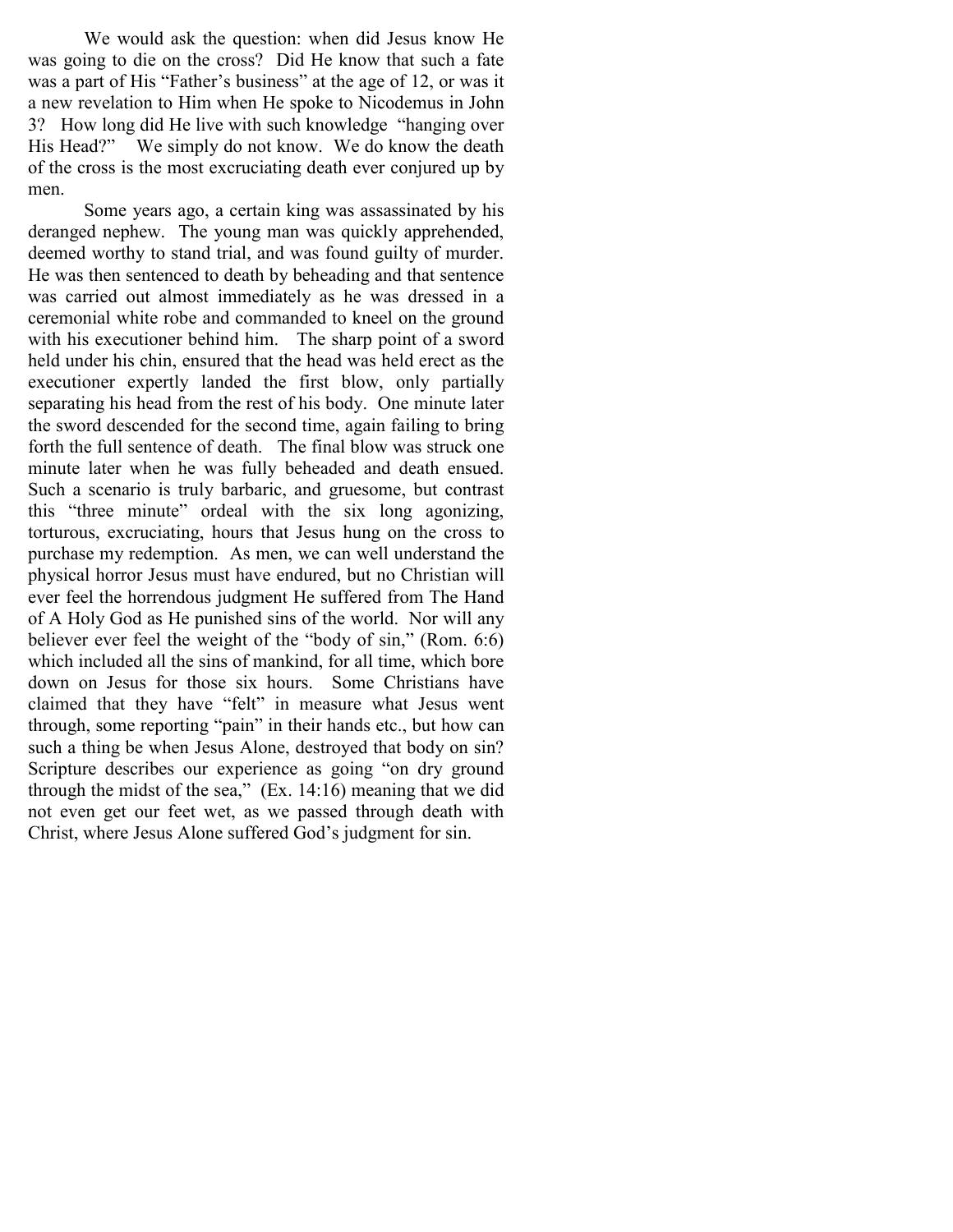We would notice in this message a fivefold definition of this unique death of the cross. First, it means, "He was numbered with the transgressors." (Isaiah 53:12.) Mark relates that those words were fulfilled when Jesus was crucified between two thieves. Ch. 15:25. It is a fact that Jesus did not die as a good or righteous Man. Nor was He a martyr who perished for some worthy cause. The death of the cross expresses the fact that He was convicted as the most despicable sinner of all time, and executed accordingly.

Secondly, "He that hangeth on a tree is cursed of God." Deut. 21:23 It is the very mode of death that defines the victim as being cursed of God. Jesus represented everything that God abhorred and thus He was "cursed" or banished out of God's sight. This is reflected by Jesus' awful cry of desertion as He fulfilled the words from Psalm 22, "My God, My God, why hast thou forsaken me." Once again we must realize that although every sinner will experience, for eternity, the separation from God endured by Jesus in those few hours on the cross, no Christian will ever taste of that totally barren, uninhabited, barren, land of desolation.

Third, the cross displays the fact that the law was forever blotted out. " And you, being dead in your sins..... hath he quickened together with him,…Blotting out the handwriting of ordinances that was against us, and took it out of the way, nailing it to his cross;.." Col. 2:13,14 So much of Christendom actually believes that the law was sent to make man righteous, but while the law is pronounced "holy and just and good" it could in no wise make those under it that way. It was rather given to show up "sin exceeding sinful." Rom. 7:13 The law declared all men guilty before God and demanded the penalty of death for "…by the deeds of the law there shall no flesh be justified in his sight: for by the law is the knowledge of sin." Rom. 3:20 That same law did promise a blessing if it was kept, but a curse if it were broken. Jesus fulfilled every jot and tittle of it, thus procuring it's blessing for all those "in Him," but He also had to bear the penalty for breaking it. Thus, as recorded here in Colossians, He blotted out those ordinances by meeting all the demands of God's righteous government. For this reason, Paul boldly announces that He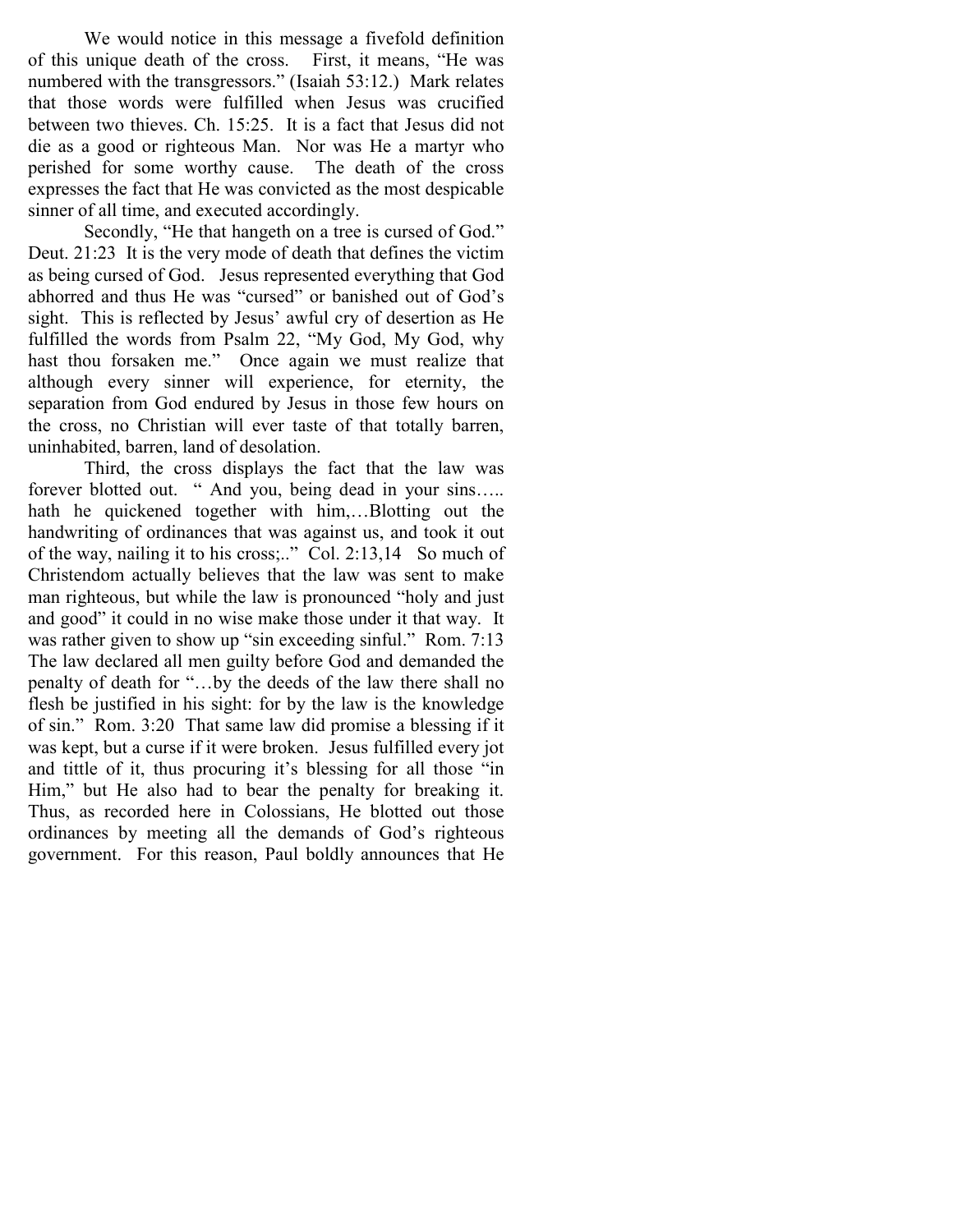has taken it "out of the way..." He asserts that now "we are not under the law, but under grace and informs the Galatians that the law is actually a detriment to spiritual growth. "Christ is become of no effect unto you, whosoever of you are justified by the law; ye are fallen from grace." Gal. 5:4 We must appropriate the great victory of Jesus' work on the cross, of "taking the law out of the way" in our own lives, if we are going to experience the fullness of this work of grace. Such a statement in no wise means that we are "lawless." It simply means that "…what the law could not do, in that it was weak through the flesh, God sending his own Son in the likeness of sinful flesh, and for sin, condemned sin in the flesh: That the righteousness of the law (righteousness which the law demanded) might be fulfilled in us, (not by us and our own efforts) who walk not after the flesh, but after the Spirit." Rom. 8:3,4. When given free reign in our lives, the life of Jesus, implanted in our hearts at the new birth, will produce the practical righteousness demanded by the law.

Fourth, the death of the cross means that Jesus was literally made sin for us. He announced that fact in John 3:14 "And as Moses lifted up the serpent in the wilderness, even so must the Son of man be lifted up:..." This "lifting up" does not announce His resurrection, but rather His death on the cross. This analogy is taken from Numbers 21 where Israel had murmured against The Lord and He "....sent fiery serpents" among the people, and they bit the people; and much people of Israel died." V. 6 Moses was then instructed to "….Make thee a fiery serpent, and set it upon a pole: and it shall come to pass, that every one that is bitten, when he looketh upon it, shall live." V. 8 This is a beautiful reference to Jesus being lifted up on the cross as "a serpent." It was made of brass showing God's judgment upon sin, and when God looked down upon Jesus hanging on the Cross of Calvary, He did not see the righteous, pure, holy, undefiled Son of God. He rather saw a serpent, writhing in pain and agony because He felt the fullness of God's judgment upon all sin and unrighteousness. The text here in Numbers tells us that the only requirement to reverse the death sentence inflicted by the fiery serpents was he that "….looketh upon it shall live." Likewise no effort is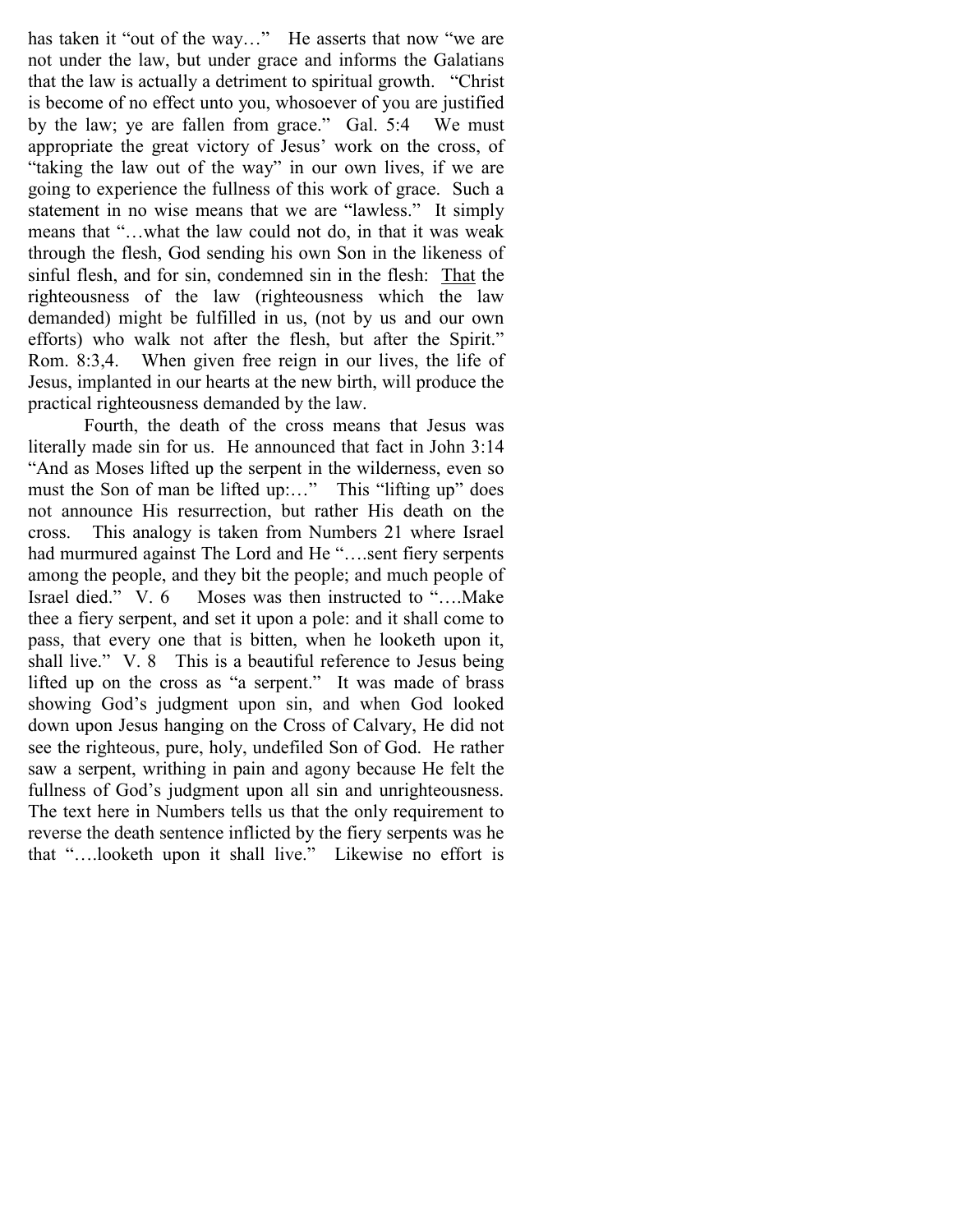required today, other than looking upon Christ Who has already been "lifted up" as a sin offering unto God in MY behalf.

Number 5. John 12:31-33 further tells us what Jesus accomplished by His being "lifted up" on the cross. "Now is the judgment of this world: now shall the prince of this world be cast out. And I, if I be lifted up from the earth, will draw all men unto me. This he said, signifying what death he should die." In view of this verse, it is no wonder that Satan tried desperately to destroy Jesus before He went to the cross, as we read various accounts of the people taking up stones to stone Him, and another when they tried to cast Him headlong down a hill. In addition to "judging the world" or bearing the punishment of God noted previously, Jesus informs us here that He would conquer Satan by being lifted up on the cross. This is in fulfillment of Genesis 3:15. "And I will put enmity between thee and the woman, and between thy seed and her seed; it shall bruise thy head, and thou shalt bruise his heel." Jesus bruised (gaped, broke, overwhelmed) the head of Satan, meaning that here at the Cross, He won back the headship that Adam lost.

 Many today believe that Jesus went down to hell and "grappled" with the devil to wrest away the "keys of authority" he took from Adam, but the battle actually took place as He was "lifted" up on the cross. When He triumphantly cried out "it is finished" He knew the battle was over, and He had won. Jesus said "now shall the prince of this world be cast out" and Satan was, from that moment, a defeated foe. He will not actually be cast out of heaven until very shortly before the middle of the week of tribulation, (Rev. 12) nor will he be cast into the lake of fire till after the millennium, but his doom was sealed the day Jesus' "heel was bruised" and He died on the Cross of Calvary. For this reason, Christian need not be in bondage in any manner to this dreaded foe. All promises of victory over him, given throughout the scripture, are ours today directly because Jesus was "lifted up from the earth" at Calvary.

 Let us give thanks unto The Lord for this all-inclusive "mercy which endureth for ever."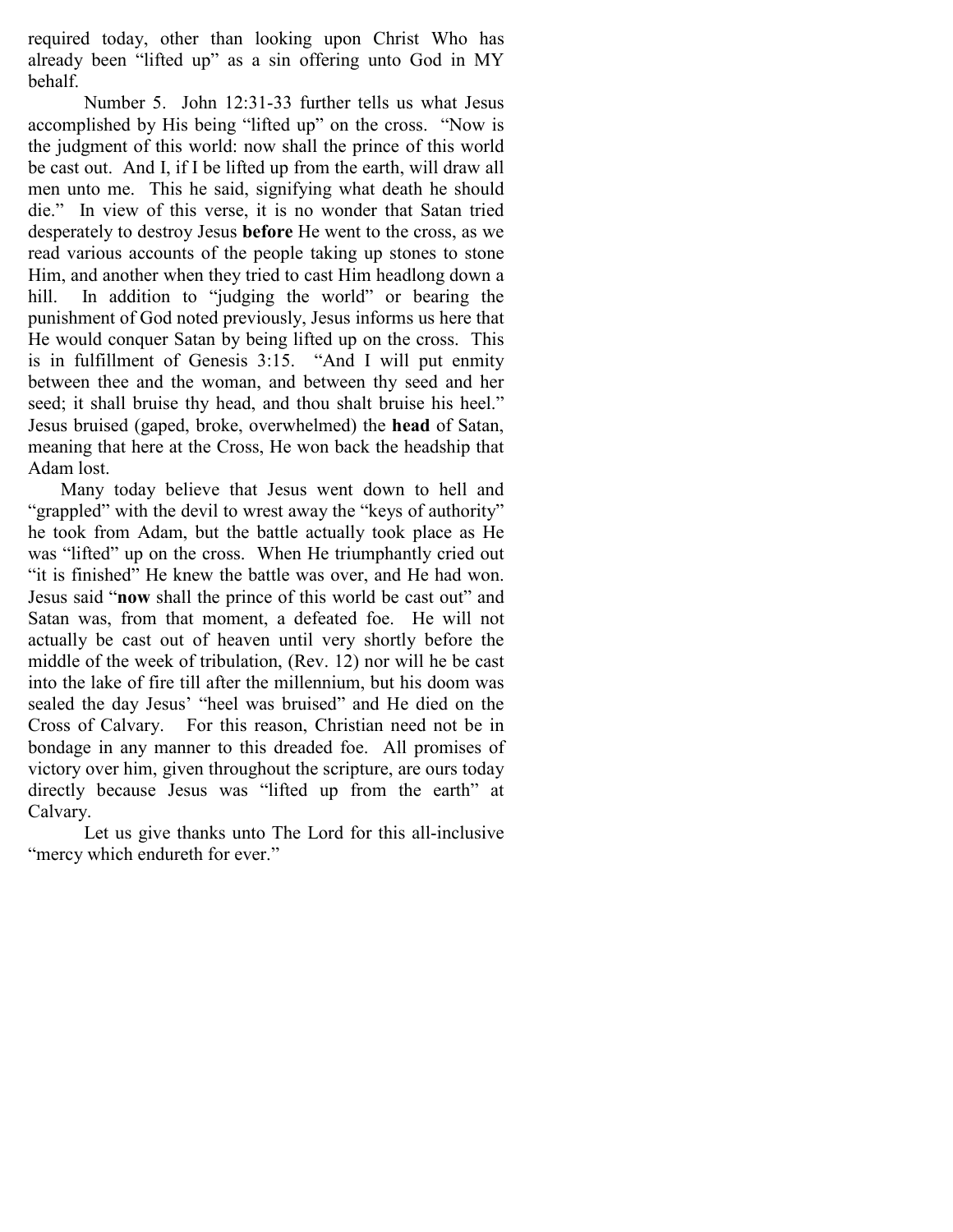# Praise is faith at work

Christ is already the Victor, and praise lifts our eyes from the battle to the victory. Since we have the Victor in our heart, we can have victory in our lives. God multiplies our faith when we begin praising Him. There are times when it is more important to praise God than to intercede in prayer. Praise lifts our eyes from our circumstances to our Almighty Father, who is Ruler over all. Not one circumstance can come without His permission.

"Thou hast put all things in subjection under His feet. For in that He put all in subjection under Him, He left nothing that is not put under Him…." – Hebrews 2:8. "And hath put all things under His feet, and gave Him to be the Head over all things to the Church, which is His Body, the Mullness of Him that filleth all in all" – Ephesians 1:22-23.

 With such word of encouragement, we can stop worrying and fearing. Do you need faith? Praise the Lord! It will cause a new fountain of joy to spring up in your soul and God will place a song of joy in your heart. "Enter His gates with thanksgiving and into His courts with praise; be thankful unto Him, and praise His name" – Psalm 100:4.

 All the graces of the Holy Spirit grow much better in the soul of a happy heart. Whenever clouds of darkness begin to hide God's loving face, praise is the quickest way through to His glorious Light. Be sure there is no hidden, unconfessed sin, and then just start praising God. Sometimes our prayers are delayed because of a lack of praise. Have you ever seen God remove insurmountable difficulties and obstructions in answer to praise? We can rout Satan faster by praise than in any other way. Through the effectiveness of praise and fasting, bodies have been healed, demons cast out and peace restored to troubled hearts. Have you gone into an impossible situation with the weapon of praise and watched God perform the miracle? Do we go to God only to beg and intercede? How often do we, like Judah under Jehoshaphat, march into battle doing nothing but believing and praising God? "And when he had consulted with the people, he appointed singers unto the Lord, that should praise the beauty of holiness, as they went out before the army, and to say, Praise the Lord, for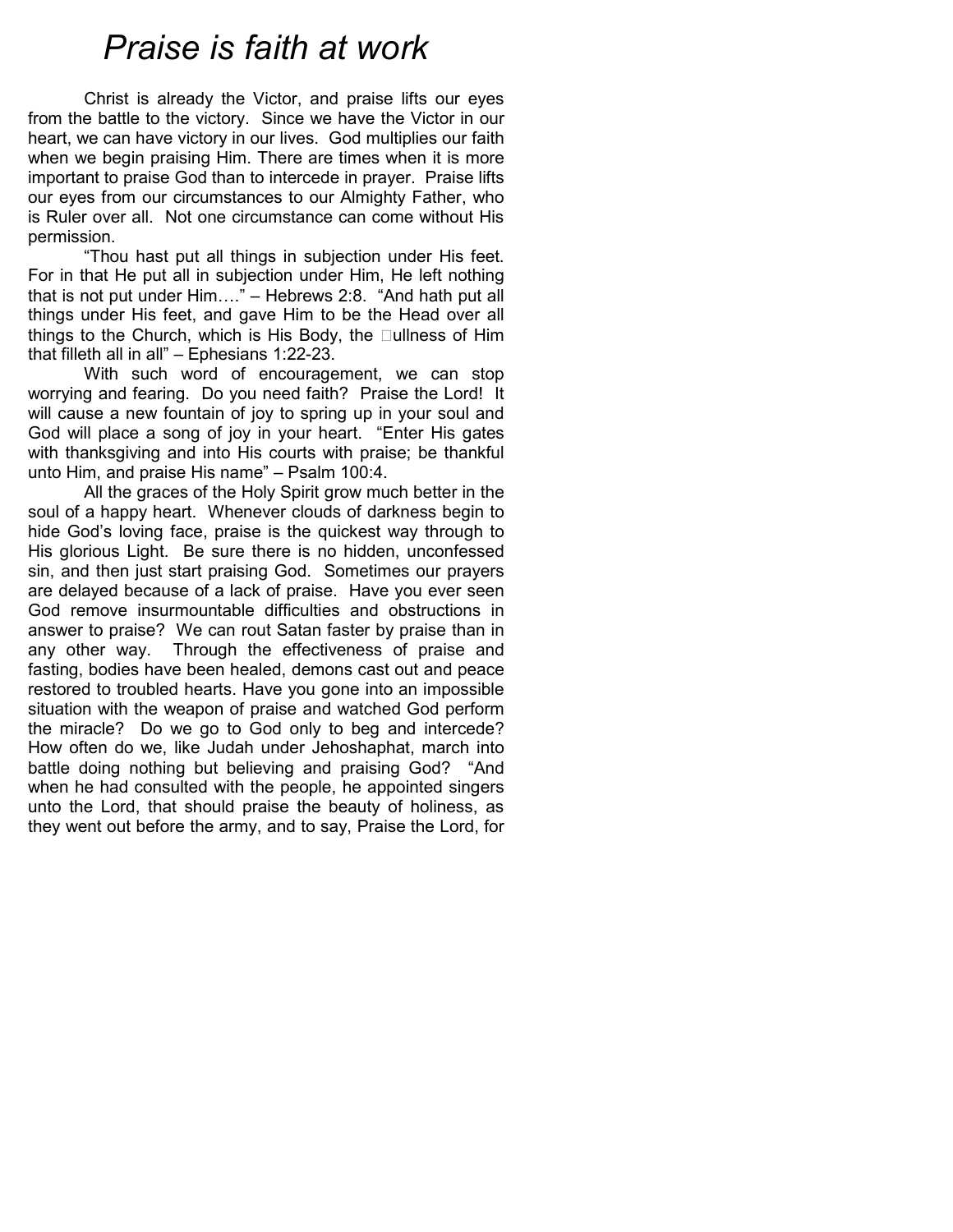His mercy endureth forever" – II Chronicles 20:21. I love that Scripture!

 There is at times a deep sacrifice in praise. We must praise God though tears fill our eyes. There are times when all we can say is, "The Lord has given and the Lord has taken away; blessed be the Name of the Lord." There is no sweeter music under heaven; there is no more fragrant perfume than that which arises from a life of suffering, which is nevertheless filled with praise. "Praise the Lord, O my soul!

Darlene Mauller

## THANKS – LIVING

Only one day for thanksgiving? Forbid, dear Lord, it should be. May moment-by-moment Thanksgiving Express my thanks to Thee.

Thanks for the Babe in the Manger And for the path He trod; For the skull-shaped mount called Calvary Where He paid my debt to God.

Thanks for my Risen Savior Who from death its power has shorn; For Arimathea's empty tomb, And the glory of Easter morn.

Thanks for the Spirit's presence Giving peace and grace to sustain; For the joy of knowing that Jesus Is coming to earth again!

Even so, come Lord Jesus! And 'till than may my life be A moment-by-moment Thanksgiving In gratitude to Thee.

--Marion Dannecher